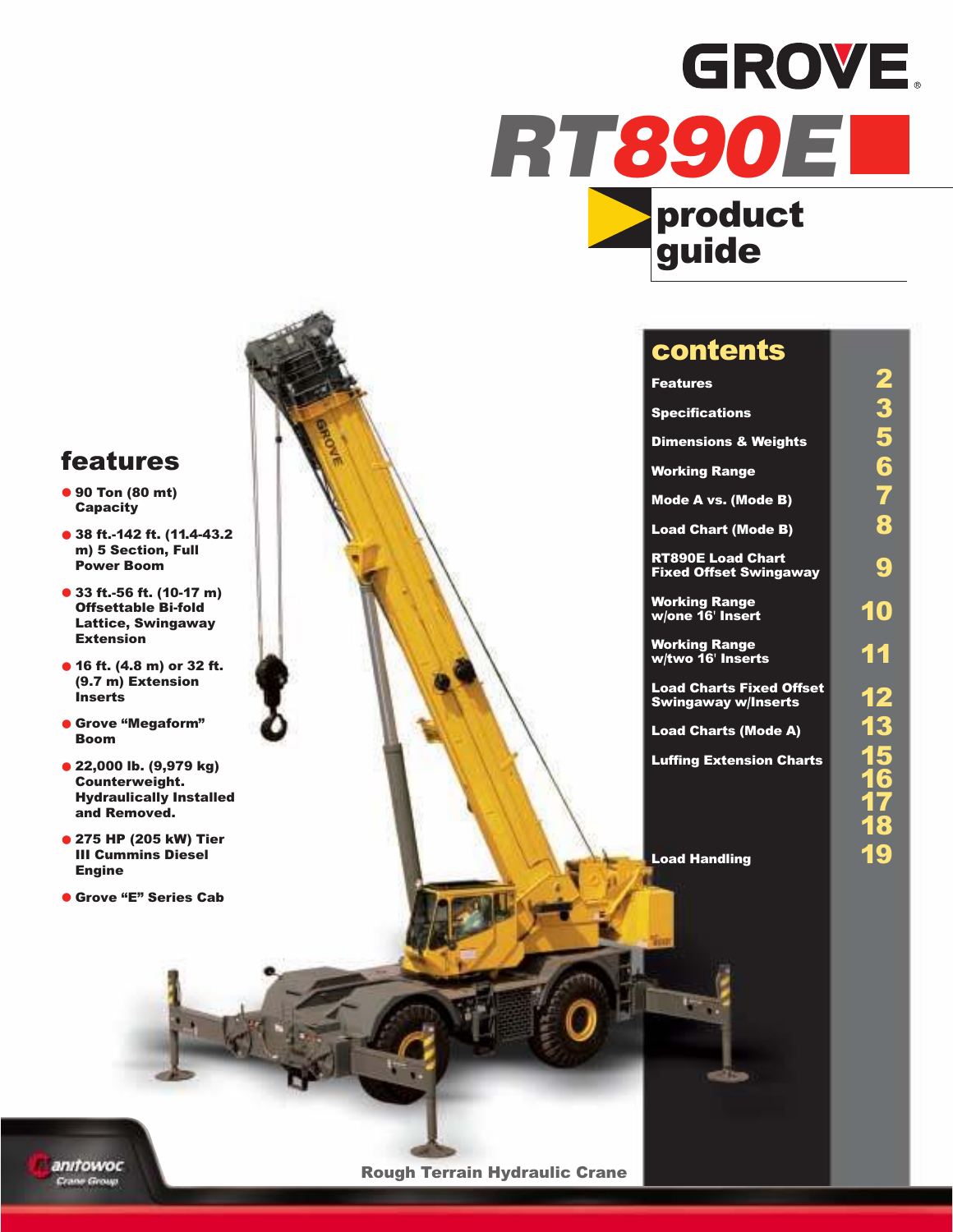## features



The Grove MEGAFORM™ boom shape eliminates weight and increases capacity compared to conventional shapes.

For improved up-and-over reach, a power luffing extension is available on the RT890E and hydraulically offsets from the superstructure cab from  $5^\circ$  to  $40^\circ$ .

> Counterweight and auxiliary hoist is hydraulically removed/installed for easier hauling from job to job.





Electronically controlled Cummins diesel engine provides plenty of power at the jobsite.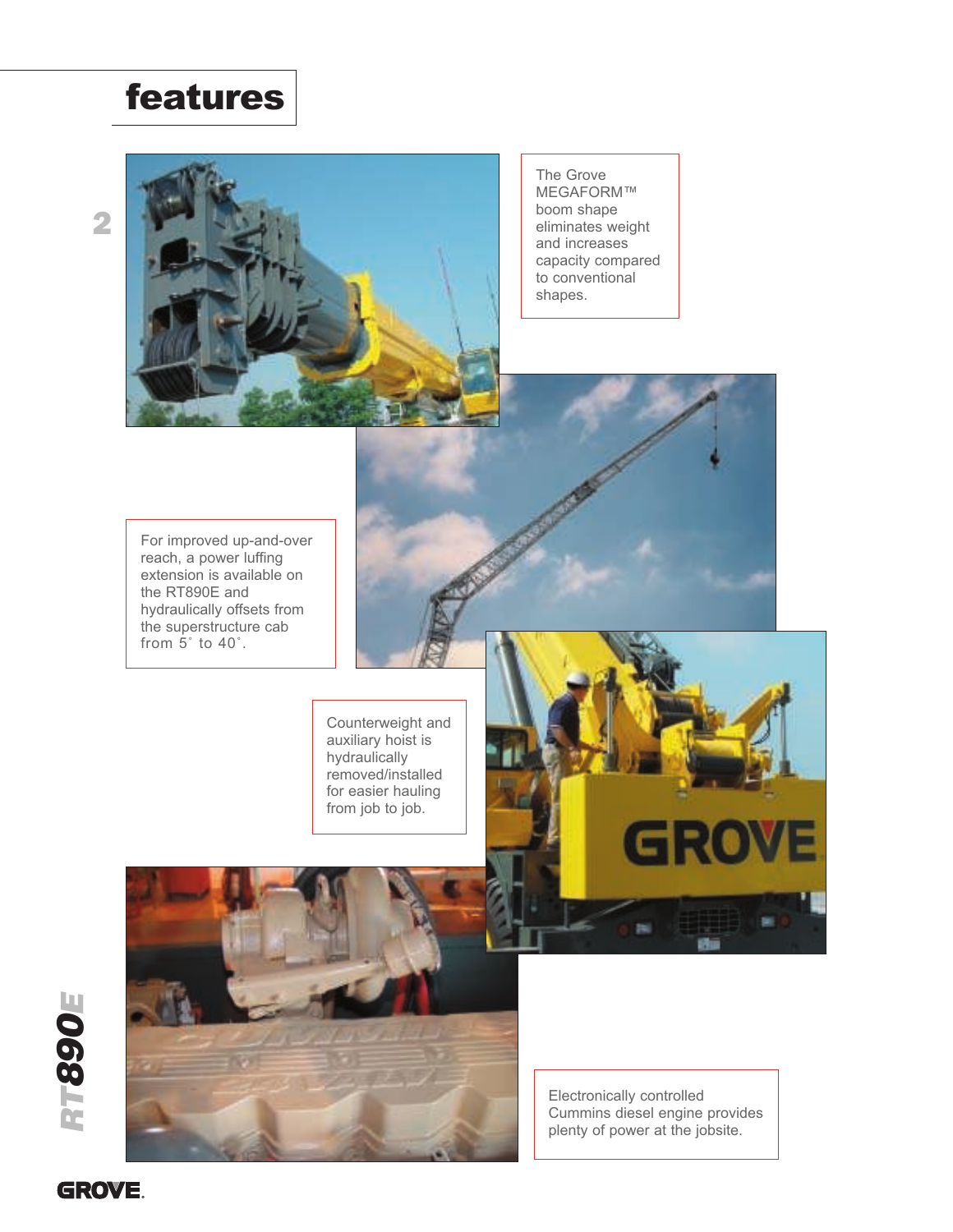## specifications

#### Superstructure

#### **ANG** Boom

38 ft. - 142 ft. (11.4 m – 43.2 m) five-section, sequenced synchronized full power boom with A & B mode. Maximum tip height: 150 ft. (45.7m).

#### Lattice Extension

33 ft. - 56 ft. (10 m - 17 m) offsettable bifold lattice swingaway extension. Offsets 0°,20° and 40°. Stows alongside base boom section.

Maximum tip height: 206 ft. (62.7m).



#### \*Optional Lattice Extension

33 ft. - 56 ft. (10 m - 17 m) hydraulically offsettable bifold lattice swingaway extension. Offsets from 0° to 40°. Stows alongside base boom section. Maximum tip height: 206 ft. (62.7m).



#### \*Optional Lattice Extension Inserts

(2) X 16 ft. (4.8 m) lattice extension inserts. Installs between the boom nose and bifold extension, non-stowable. Maximum tip height: 238 ft. (72.5m)

#### Boom Nose **B**

Five nylatron sheaves mounted on heavy duty tapered roller bearings with removable pin-type rope guards. Quick reeving type boom nose. Removable auxiliary boom nose with removable pin type rope guard.

#### **Boom Elevation**

One double acting hydraulic cylinder with integral holding valve provides elevation from -3° to +78°.

#### Load Moment & Anti-Two Block System

Standard "Graphic Display" load moment and anti-two block system with audio-visual warning and control lever lockout. These systems provide electronic display of boom angle, length, radius, tip height, relative load moment, maximum permissible load, load indication and warning of impending two-block condition. The standard Work Area Definition System allows the operator to pre-select and define safe working areas. If the crane approaches the pre-set limits, audio-visual warnings aid the operator in avoiding job-site obstructions.



#### Full-vision, all-steel fabricated with acoustical lining and tinted safety glass throughout. Cab tilts to + 20 degrees. Deluxe seat incorporates armrest-mounted hydraulic single-axis controllers. Dash panel incorporates gauges for all engine functions. Other standard features include: hot water heater, cab circulating air fan, sliding side and rear windows, sliding skylight with electric wiper and sunscreen, electric windshield wash/wipe, fire extinguisher and seat belt.



Two speed, planetary swing drive with foot applied multi-disc wet brake. Spring applied, hydraulically released swing brake. Single position mechanical house lock, operated from cab. Maximum speed: 2.0 RPM.



22,000 lb. (9,979 kg). Hydraulically installed and removed.

#### Hydraulic System

Two main pumps ([1] piston and [1] gear) with a combined capacity of 133 GPM (503 LPM).

Maximum operating pressure: 4,000 psi (277.7 bar). Three section pressure compensated valve bank. Return line type filter with full flow by-pass protection and service indicator. Replaceable cartridge with micron filtration rating of 5/12/16. 263 gallon (995 L) hyd. reservoir. Carrier mounted oil cooler with thermostatically controlled hydraulic motor driven fan/air to oil. System pressure test ports.

#### Hoist Specifications (HP30-19G) Main and Auxiliary Hoist

Planetary reduction with automatic spring applied multi-disc wet brake. Electronic hoist drum rotation indicators, and hoist drum cable followers.

Maximum Single Line Pull:

1st layer: 20,250 lb(9,185 kg.) 3rd layer: 17,010 lb(7,715 kg.) 5th layer: 14,660 lb(6,650 kg.) Maximum Permissible Line Pull: 16,800 lb. (7,620 kg.) with 6X37 class rope. 16,800 lb. (7,620 kg.) with 35x7 class rope. Maximum Single Line Speed: 514 FPM (156 m/min) Rope Construction: 6X36 EIPS IWRC, Special Flexible 35x7 Flex-X, Rotation Resistant Rope Diameter: 3/4" (19 mm)

Rope Length: Main Hoist: 600 ft. (182 m) Auxiliary Hoist: 600 ft. (182 m) Maximum Rope Stowage: 841 ft. (256 m)





3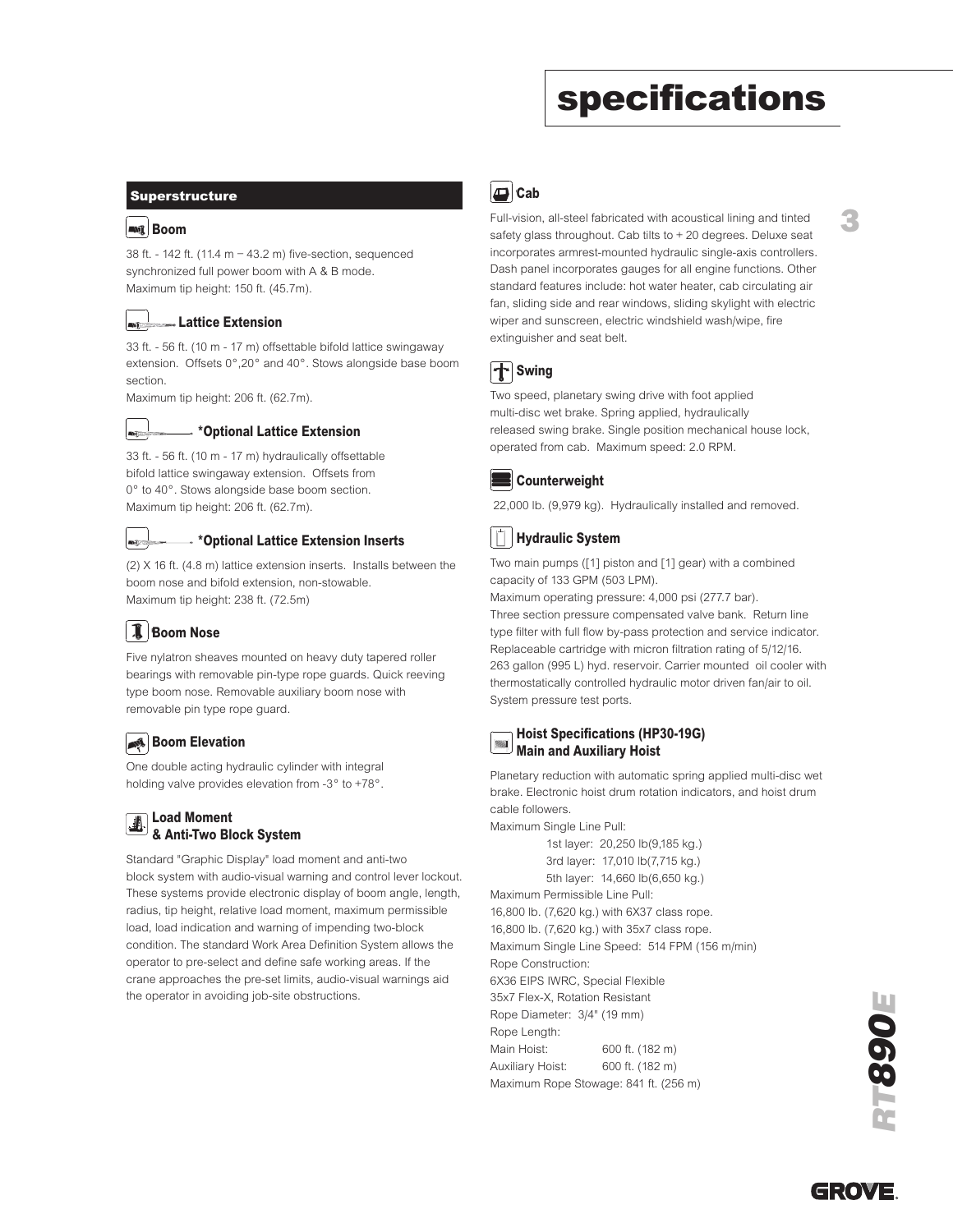## specifications

#### Carrier

4

#### **Chassis**

Box section frame fabricated from high-strength, low alloy steel. Front/rear towing and tie down lugs.

#### Outrigger System **O**

Four hydraulic telescoping single-stage double box beam outriggers with inverted jacks and integral holding valves. Three position setting, 0%, 50% and fully extended.

All steel fabricated, quick release type outrigger floats, 30.5" (775 mm) diameter.

Maximum outrigger pad load:125,000 lb. (56,700 kg).

#### **Outrigger Controls**

Controls and crane level indicator located in cab.

#### Engine (Tier III)

Cummins QSB 6.7L diesel, six cylinders, turbo-charged, 275 bhp (205 kW) (Gross) @ 2,500 RPM. Maximum torque: 728 ft. lb. (987 Nm) @ 1,500 RPM.

#### Fuel Tank Capacity

72 gallons (273 L)

#### $|O|$ Transmission

Full rangeshift with 6 forward and 6 reverse speeds. Front axle disconnect for 4 x 2 travel.

#### $\vert \angle$  Electrical System

Two 12 V - maintenance free batteries. 12 V starting and lighting. Battery disconnect. CanBus Diagnostic system.

#### **Drive**

 $4 \times 4$ .

#### II Steering

Fully independent power steering: Front: Full hydraulic steering wheel controlled. Rear: Full hydraulic switch controlled. Provides infinite variations of 4 main steering modes: front only, rear only, crab and coordinated. Rear steer indicator. Turning radius: 25 ft.



#### $\leftarrow$  Axles

Front: Drive/steer with differential and planetary reduction hubs rigid mounted to frame. Rear: Drive/steer with differential and planetary reduction hubs pivot mounted to frame.



#### **Devillation Lockouts**

Automatic full hydraulic lockouts on rear axle permits 10 in. (25.4 cm) oscillation only with boom centered over the front.

| л    |
|------|
| вган |

Full hydraulic split circuit operating on all wheels. Springapplied, hydraulically released parking brake mounted on front axle.







Full lighting including turn indicators, head, tail, brake and hazard warning lights.



22 MPH (35 kph).

#### Gradeability (Theoretical) 75%

(Based on 115,976 lb. [52,607 kg] GVW) 29.5 x 25 tires, 142 ft. (43.2 m) boom, plus 56 ft. (17.0 m) swingaway, 22,000 lb. counterweight, 90T hookblock and 10T headache ball).

#### Miscellaneous Standard Equipment

Full width steel fenders, full length aluminum decking, dual rear view mirrors, hook-block tie down, electronic back-up alarm, light package, front stowage well, tachometer/hourmeter, rear wheel position indicator, 36,000 BTU hot water cab heater, hoist mirrors, engine distress A/V warning system, front/rear tie down and tow lugs, coolant sight level indicator,.

#### OPTIONAL EQUIPMENT

\*AUXILIARY LIGHTING PACKAGE (includes cab mounted amber flashing light, hoist mounted work light, and dual base boom mounted floodlights.) \*LMI light bar (in cab) \*Air conditioning (28,500 BTU). \*360˚ NYC style mechanical swing lock. \*Rear Pintle hook. \*Cab controlled cross axle differential locks, (front and rear) \*PAT data logger. \*Rubber mat for stowage trough.

\*Denotes optional equipment



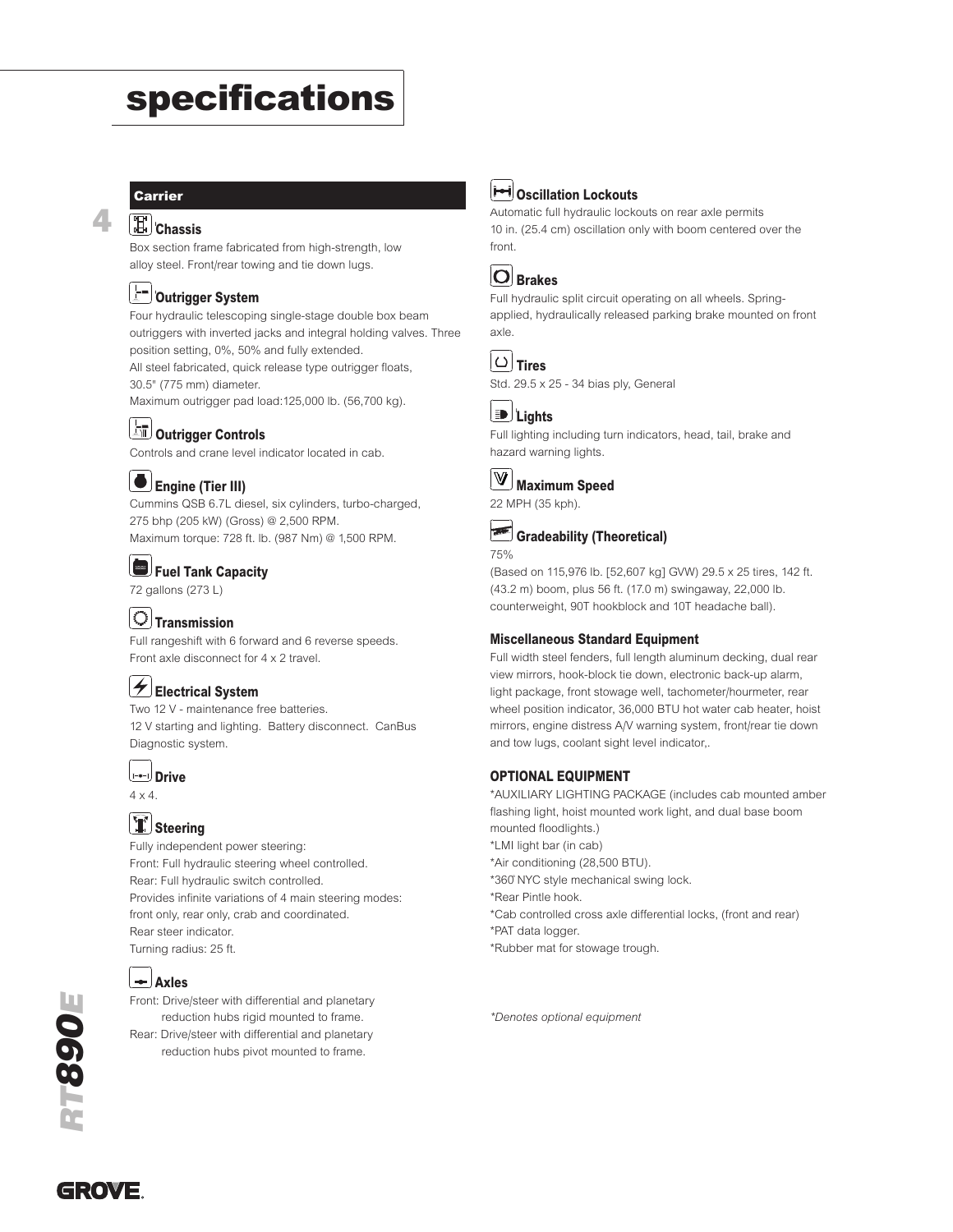## dimensions & weights





#### Weights

|                                                                                                                                                                                                 | Gross   |        | <b>Front</b> |         | Rear   |        |
|-------------------------------------------------------------------------------------------------------------------------------------------------------------------------------------------------|---------|--------|--------------|---------|--------|--------|
|                                                                                                                                                                                                 | (lbs.)  | (kg)   | (lbs.)       | (kg)    | (lbs.) | (kg.)  |
| Basic Machine including 142 ft. main<br>boom, main and aux, hoist with 600 ft, of<br>rope, manual offsettable bifold swingaway,<br>full counterweight, 10T headache ball, and<br>90T hookblock: | 115.976 | 52 607 | 56,878       | 25 800  | 59,098 | 26 807 |
| SUB: Hydraulic offsettable bifold swing-away                                                                                                                                                    | 116,677 | 52 925 | 57,997       | 26 307  | 58,680 | 26 617 |
| Remove counterweight and aux. hoist<br>(Manual offsettable S/A)                                                                                                                                 | 93,973  | 42 626 | 67,216       | 30 489  | 26,757 | 12 137 |
| Remove counterweight and aux. hoist<br>(Hyd. offsettable S/A)                                                                                                                                   | 94.674  | 42 944 | 68,335       | 30 997  | 26.339 | 11 947 |
| Remove counterweight, aux. hoist, and<br>manual offsettable S/A                                                                                                                                 | 91,456  | 41 484 | 63,313       | 28 719  | 28.143 | 12766  |
| Remove counterweight, aux. hoist, and<br>hyd. offsettable S/A                                                                                                                                   | 91.178  | 41 633 | 63.765       | 28 9 24 | 28,018 | 12709  |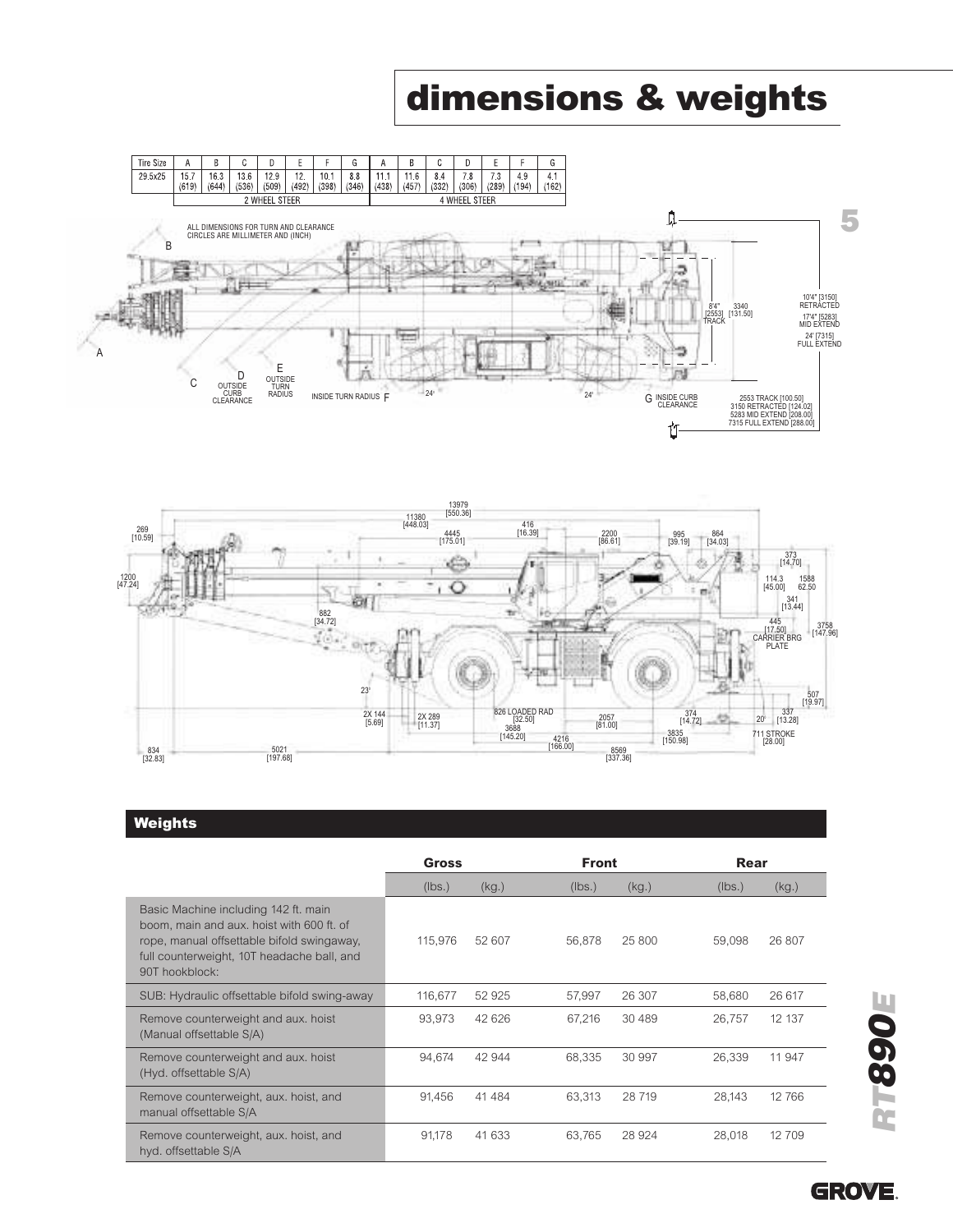## working range

#### Working range – 141.7 ft. Main Boom 32-56 ft. Fixed Offset Swingaway



Operating Radius in Feet From Axis of Rotation



Dimensions are for Largest Grove furnished Hook Block and Headache Ball, with Anti-Two Block Activated.

RTE

THIS CHART IS ONLY A GUIDE AND SHOULD NOT BE USED TO OPERATE THE CRANE. The individual crane's load chart, operating instructions and other instructional plates must be read and understood prior to operating the crane.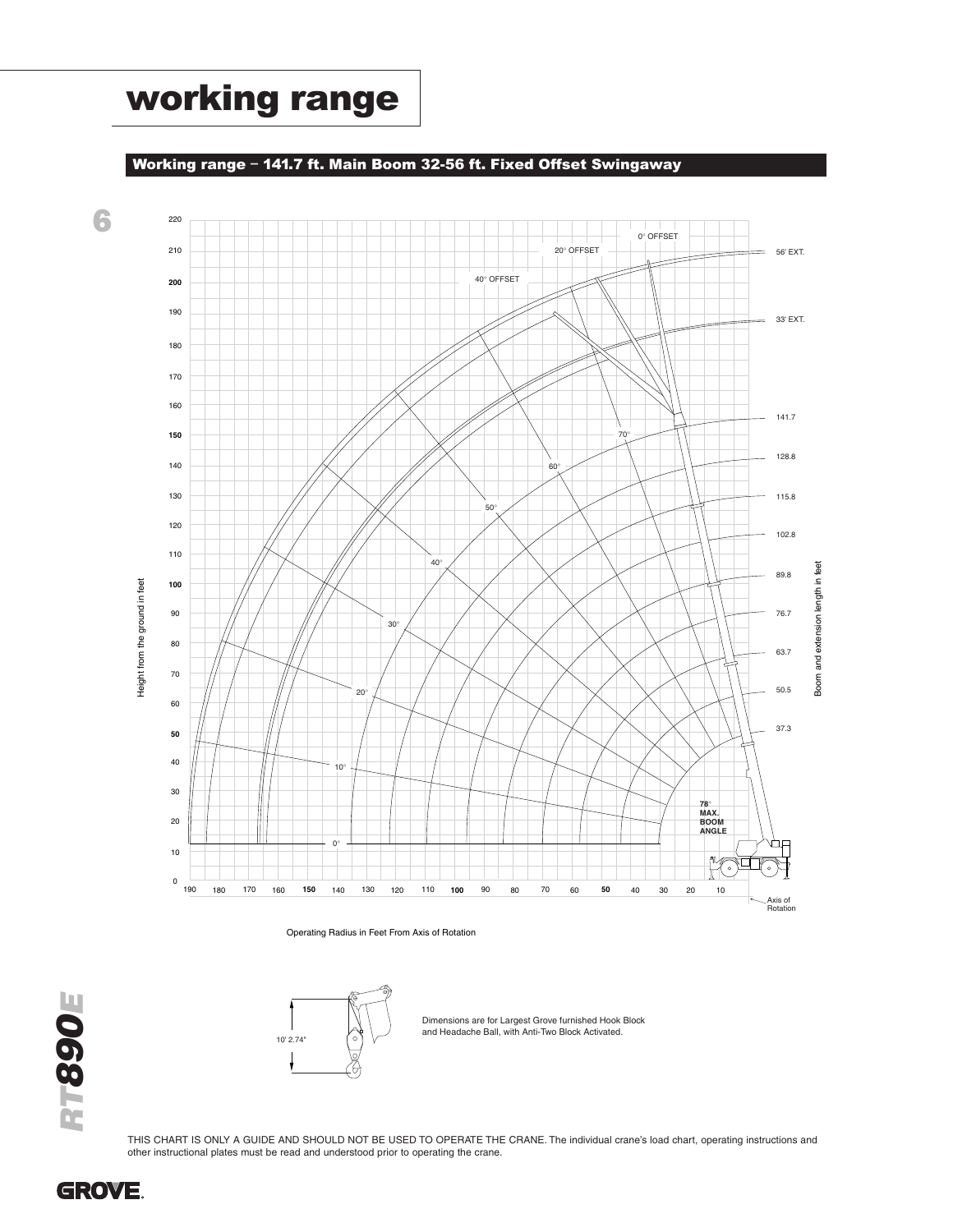## mode A vs. mode B

|                       | Mode $A - Inner$ -Mid Retracted |                          |      |      |      |       |       |       |  |  |  |  |  |
|-----------------------|---------------------------------|--------------------------|------|------|------|-------|-------|-------|--|--|--|--|--|
|                       | Main Boom Length in Feet        |                          |      |      |      |       |       |       |  |  |  |  |  |
|                       | 37.3                            | 50.4                     | 63.4 | 76.4 | 89.4 | 102.4 | 115.4 | 141.7 |  |  |  |  |  |
| <b>Boom sections:</b> |                                 | <b>Percent Extension</b> |      |      |      |       |       |       |  |  |  |  |  |
| Inner-mid             | 0                               | 0                        | 0    | 0    | 0    | 0     | 0     | 100   |  |  |  |  |  |
| Center-mid            | 0                               | 50                       | 100  | 100  | 100  | 100   | 100   | 100   |  |  |  |  |  |
| Outer-mid             | 0                               | 0                        | 0    | 25   | 50   | 75    | 100   | 100   |  |  |  |  |  |
| Fly                   | 0                               | 0                        | 0    | 25   | 50   | 75    | 100   | 100   |  |  |  |  |  |

|                       | Mode B - Normal Mode     |                          |      |              |      |       |       |       |       |  |  |
|-----------------------|--------------------------|--------------------------|------|--------------|------|-------|-------|-------|-------|--|--|
|                       | Main Boom Length in Feet |                          |      |              |      |       |       |       |       |  |  |
|                       | 37.3                     | 50.5                     | 63.7 | 76.7         | 89.8 | 102.8 | 115.8 | 128.8 | 141.7 |  |  |
| <b>Boom sections:</b> |                          | <b>Percent Extension</b> |      |              |      |       |       |       |       |  |  |
| Inner-mid             | 0                        | 50                       | 75   | 75           | 100  | 100   | 100   | 100   | 100   |  |  |
| Center-mid            | 0                        | 0                        | 25   | 75           | 100  | 100   | 100   | 100   | 100   |  |  |
| Outer-mid             | 0                        | 0                        | 0    | 0            | 0    | 25    | 50    | 75    | 100   |  |  |
| Fly                   | 0                        | 0                        | 0    | $\mathbf{0}$ | 0    | 25    | 50    | 75    | 100   |  |  |

RT890E

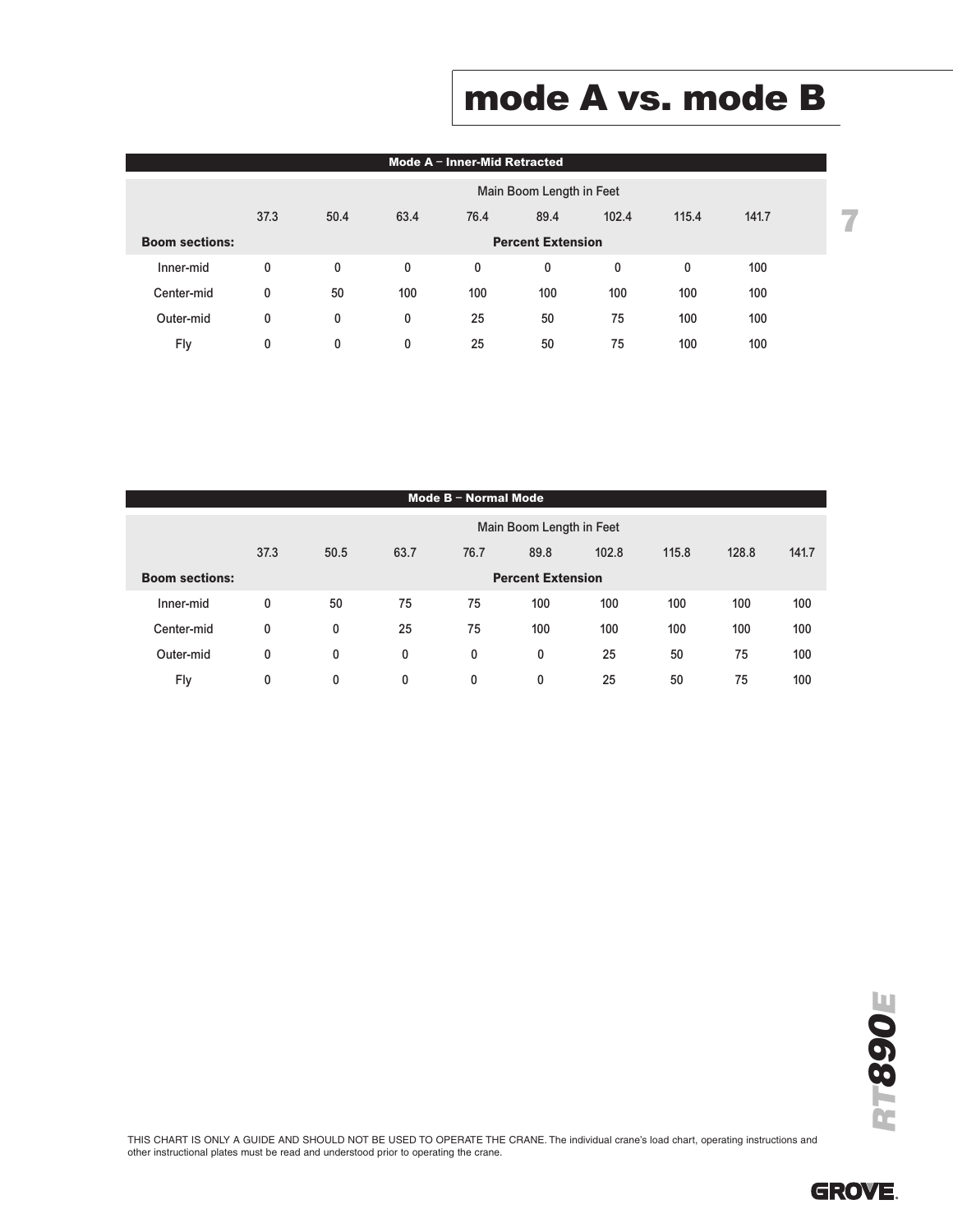## load charts (mode B)

| 37.3 - 141.7 ft.    | 22,000 lbs                                               | 100%<br>24 ft. spread |                  | 360              |                          |                  |                  |                  |                  |
|---------------------|----------------------------------------------------------|-----------------------|------------------|------------------|--------------------------|------------------|------------------|------------------|------------------|
| ایت                 |                                                          |                       |                  |                  | Pounds                   |                  |                  |                  |                  |
| $(\exists)$<br>Feet |                                                          |                       |                  |                  | Main Boom Length in Feet |                  |                  |                  |                  |
|                     | 37.3<br>180,000                                          | 50.5<br>134,000       | 63.7<br>*97.500  | 76.7             | 89.8                     | 102.8            | 115.8            | 128.8            | 141.7            |
| 10                  | (68.5)                                                   | (75)                  | (78)             |                  |                          |                  |                  |                  |                  |
| 12                  | 156,000<br>(65)                                          | 134,000<br>(72.5)     | 97,500<br>(76.5) |                  |                          |                  |                  |                  |                  |
| 15                  | 128,500<br>(59.5)                                        | 127,500<br>(69)       | 97,500<br>(74)   | 69,950<br>(77)   | *46.600<br>(78)          |                  |                  |                  |                  |
| 20                  | 98,650<br>(49.5)                                         | 97,600<br>(62.5)      | 86,200<br>(69)   | 63,600<br>(73)   | 46,600<br>(76.5)         | *38,700<br>(78)  |                  |                  |                  |
| 25                  | 78,800                                                   | 77,800<br>(55.5)      | 74,850<br>(64)   | 55,100           | 41,950                   | 38,700           | *37,900          | *30,850          |                  |
| 30                  | (36.5)<br>51,550                                         | 58,700                | 59,300           | (69)<br>48,150   | (73)<br>37,350           | (75.5)<br>37,900 | (78)<br>35,000   | (78)<br>30,850   | *24,400          |
|                     | (12.5)                                                   | (47.5)<br>43,250      | (58.5)<br>43,200 | (65)<br>42,450   | (69.5)<br>33,300         | (72.5)<br>33,200 | (75)<br>30,950   | (77.5)<br>28,900 | (78)<br>24,400   |
| 35                  |                                                          | (38.5)<br>33,250      | (52.5)<br>32,850 | (60.5)<br>33,050 | (66)<br>29,850           | (69.5)<br>29,300 | (72.5)<br>27,450 | (75)<br>25,850   | (77)<br>24,250   |
| 40                  |                                                          | (26)                  | (46.5)           | (56)             | (62.5)                   | (66.5)           | (70)             | (72.5)           | (75)             |
| 45                  |                                                          |                       | 25,650<br>(39)   | 26,000<br>(51)   | 25,900<br>(58.5)         | 25,950<br>(63.5) | 24,450<br>(67)   | 23,150<br>(70)   | 21,900<br>(73)   |
| 50                  |                                                          |                       | 20,350<br>(30.5) | 20,750<br>(45.5) | 20,550<br>(54.5)         | 21,950<br>(60)   | 21,800<br>(64.5) | 20,750<br>(67.5) | 19,800<br>(70.5) |
| 55                  |                                                          |                       | 16.200<br>(16.5) | 16.800<br>(39.5) | 16.450<br>(50)           | 17,800<br>(56.5) | 19,150<br>(61.5) | 18.650<br>(65)   | 17,900<br>(68.5) |
| 60                  |                                                          |                       |                  | 13,600<br>(33)   | 13,200<br>(45.5)         | 14,550<br>(53)   | 15,900<br>(58.5) | 16,800<br>(62.5) | 16,150<br>(66)   |
| 65                  |                                                          |                       |                  | 11,000           | 10.600                   | 11,900           | 13.250           | 14,200           | 14,650           |
| 70                  |                                                          |                       |                  | (23.5)           | (40.5)<br>8,420          | (49)<br>9,750    | (55.5)<br>11,050 | (60)<br>11,950   | (64)<br>12,850   |
| 75                  |                                                          |                       |                  |                  | (34.5)<br>6,570          | (45)<br>7,910    | (52)<br>9,250    | (57)<br>10,100   | (61.5)<br>10,950 |
|                     |                                                          |                       |                  |                  | (28)<br>4,960            | (40.5)<br>6,340  | (48.5)<br>7,670  | (54.5)<br>8,530  | (59)<br>9,380    |
| 80                  |                                                          |                       |                  |                  | (18)                     | (36)<br>4,990    | (45)<br>6,320    | (51.5)<br>7,150  | (56.5)<br>7,980  |
| 85                  |                                                          |                       |                  |                  |                          | (30)             | (41)             | (48.5)           | (54)             |
| 90                  |                                                          |                       |                  |                  |                          | 3,780<br>(23)    | 5,140<br>(37)    | 5,950<br>(45)    | 6,770<br>(51)    |
| 95                  |                                                          |                       |                  |                  |                          | 2,710<br>(10)    | 4,100<br>(32)    | 4,900<br>(41.5)  | 5,700<br>(48.5)  |
| 100                 |                                                          |                       |                  |                  |                          |                  | 3,160<br>(26)    | 3,960<br>(37.5)  | 4,750<br>(45.5)  |
| 105                 |                                                          |                       |                  |                  |                          |                  | 2,310<br>(18.5)  | 3,130<br>(33.5)  | 3,910<br>(42)    |
| 110                 |                                                          |                       |                  |                  |                          |                  |                  | 2,370            | 3,150            |
| 115                 |                                                          |                       |                  |                  |                          |                  |                  | (28.5)<br>1,680  | (38.5)<br>2,460  |
| 120                 |                                                          |                       |                  |                  |                          |                  |                  | (22.5)<br>1.050  | (35)<br>1.840    |
| 125                 |                                                          |                       |                  |                  |                          |                  |                  | (13)             | (30.5)<br>1,250  |
|                     | Minimum boom angle (deg.) for indicated length (no load) |                       |                  |                  |                          |                  |                  | $\mathbf{0}$     | (25.5)<br>24     |
|                     | Maximum boom length (ft.) at 0 deg. boom angle (no load) |                       |                  |                  |                          |                  |                  |                  | 128.8            |

|                                   | $\sim$<br>.                                  |                  |                 |                 |                          |                 |                  |                |  |  |  |  |  |
|-----------------------------------|----------------------------------------------|------------------|-----------------|-----------------|--------------------------|-----------------|------------------|----------------|--|--|--|--|--|
|                                   | Lifting Capacities at Zero Degree Boom Angle |                  |                 |                 |                          |                 |                  |                |  |  |  |  |  |
| Boom                              |                                              |                  |                 |                 | Main Boom Length in Feet |                 |                  |                |  |  |  |  |  |
| Angle                             | 37.3                                         | 50.5             | 63.7            | 76.7            | 89.8                     | 102.8           | 115.8            |                |  |  |  |  |  |
| 0i                                | 27,500<br>(30.1)                             | 15,950<br>(43.3) | 9.560<br>(56.4) | 5.840<br>(69.5) | 2,730<br>(82.6)          | 1,910<br>(95.6) | 1,200<br>(108.5) |                |  |  |  |  |  |
| Note: () Reference radii in feet. |                                              |                  |                 |                 |                          |                 |                  | A6-829-103321A |  |  |  |  |  |

THIS CHART IS ONLY A GUIDE AND SHOULD NOT BE USED TO OPERATE THE CRANE. The individual crane's load chart, operating instructions and other instructional plates must be read and understood prior to operating the crane.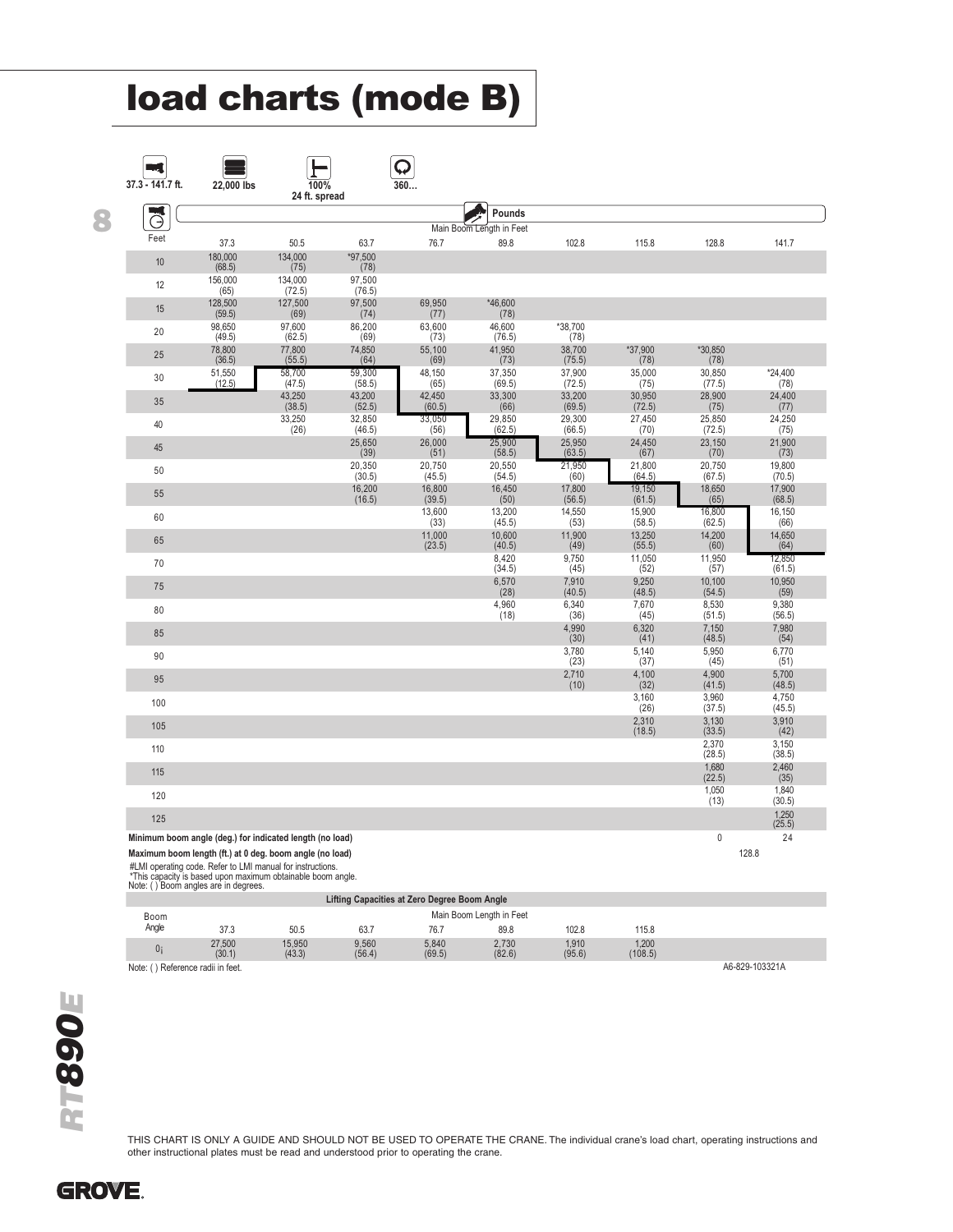## RT890E load charts fixed offset swingaway

| 37.3-141.7 ft.                                             | 33 - 56 ft.        |                  | 22,000 lbs      | 24 ft. spread      | 100%            |                     |
|------------------------------------------------------------|--------------------|------------------|-----------------|--------------------|-----------------|---------------------|
|                                                            |                    |                  | Pounds          |                    |                 |                     |
|                                                            |                    | 33 ft. LENGTH    |                 |                    | 56 ft. LENGTH   |                     |
|                                                            | 0<br><b>OFFSET</b> | 20<br>OFFSET     | 40<br>OFFSET    | $\Omega$<br>OFFSET | 20<br>OFFSET    | 40<br><b>OFFSET</b> |
| Feet                                                       | #0021              | #0022            | #0023           | #0041              | #0042           | #0043               |
| 40                                                         | 13,700<br>(78)     |                  |                 |                    |                 |                     |
| 45                                                         | 13,700<br>(76.5)   | *13,000<br>(78)  |                 | 7,160<br>(78)      |                 |                     |
| 50                                                         | 13,700<br>(75)     | 12,950<br>(77.5) |                 | 7,160<br>(77.5)    |                 |                     |
| 55                                                         | 13,700<br>(73)     | 12,600<br>(76)   | *10,250<br>(78) | 7,160<br>(76)      |                 |                     |
| 60                                                         | 13,700             | 12,200           | 10,050          | 7,160<br>(74.5)    | $*6,400$        |                     |
| 65                                                         | (71.5)<br>13,700   | (74)<br>11,900   | (77)<br>9,900   | 7,160              | (78)<br>6,250   |                     |
|                                                            | (69.5)<br>13,500   | (72.5)<br>11,550 | (75)<br>9,750   | (73)<br>7,160      | (77.5)<br>6,110 |                     |
| 70                                                         | (68)               | (70.5)           | (73)            | (71.5)             | (76)            |                     |
| 75                                                         | 12,400<br>(66)     | 11,250<br>(68.5) | 9,610<br>(71)   | 7,160<br>(70)      | 5,980<br>(74.5) | *5,110<br>(78)      |
| 80                                                         | 10,800<br>(64)     | 11,000<br>(67)   | 9,480<br>(69)   | 7,160<br>(68.5)    | 5,850<br>(73)   | 5,020<br>(77)       |
| 85                                                         | 9,330<br>(62)      | 10,250<br>(65)   | 9,370<br>(67)   | 7,150<br>(66.5)    | 5,730<br>(71.5) | 4,930<br>(75)       |
| 90                                                         | 8.050<br>(60)      | 8,900<br>(63)    | 8.980<br>(65)   | 6,960<br>(65)      | 5,620<br>(69.5) | 4,850<br>(73.5)     |
| 95                                                         | 6,920<br>(58)      | 7,700<br>(61)    | 8,530<br>(63)   | 6,770<br>(63.5)    | 5,510<br>(68)   | 4,780<br>(71.5)     |
| 100                                                        | 5,920<br>(56)      | 6,630<br>(59)    | 7,360           | 6,590<br>(61.5)    | 5,410<br>(66)   | 4.710<br>(69.5)     |
| 105                                                        | 5,030              | 5,690            | (61)<br>6,310   | 6,030              | 5,310           | 4,650               |
| 110                                                        | (54)<br>4,230      | (56.5)<br>4,830  | (58.5)<br>5,370 | (60)<br>5,200      | (64.5)<br>5,220 | (68)<br>4,600       |
|                                                            | (52)<br>3,510      | (54.5)<br>4,060  | (56.5)<br>4,520 | (58)<br>4,450      | (62.5)<br>5,110 | (66)<br>4,550       |
| 115                                                        | (49.5)             | (52)             | (54)            | (56.5)             | (60.5)          | (64)                |
| 120                                                        | 2,850<br>(47.5)    | 3,360<br>(50)    | 3,750<br>(51.5) | 3,770<br>(54.5)    | 4,780<br>(59)   | 4,500<br>(62)       |
| 125                                                        | 2,250<br>(45)      | 2.730<br>(47.5)  | 3,040<br>(49)   | 3,150<br>(52.5)    | 4,080<br>(57)   | 4,460<br>(60)       |
| 130                                                        | 1.700<br>(42)      | 2.150<br>(44.5)  | 2,400<br>(46)   | 2,580<br>(50.5)    | 3,450<br>(55)   | 3,970<br>(58)       |
| 135                                                        | 1,200<br>(39.5)    | 1,610<br>(42)    |                 | 2,060<br>(48.5)    | 2,870<br>(53)   | 3,330<br>(55.5)     |
| 140                                                        |                    | 1,120<br>(39)    |                 | 1,570<br>(46.5)    | 2,330<br>(50.5) | 2,730<br>(53)       |
| 145                                                        |                    |                  |                 | 1,130<br>(44)      | 1,830<br>(48.5) | 2,180<br>(50.5)     |
| 150                                                        |                    |                  |                 |                    | 1.370           | 1.670               |
| 155                                                        |                    |                  |                 |                    | (46)            | (48)<br>1,200       |
| Minimum boom angle<br>() for indicated length<br>(no load) | 38                 | 38               | 40              | 43                 | 44              | (45)<br>44          |
| Maximum boom length<br>(ft.) at 0 boom angle<br>(no load)  |                    | 102.8            |                 |                    | 89.8            |                     |
| NOTE: ( ) Boom angles are in degrees.                      |                    |                  |                 |                    |                 | A6-829-103447       |

#LMI operating code. Refer to LMI manual for operating instructions.

\*This capacity is based upon maximum boom angle.

#### NOTES:

1. All capacities above the bold line are based on structural strength of boom extension and do not exceed 85% of tipping loads, in accordance with SAE J-765.

9

- 2. The 33 ft. extension length may be used with single or double part line lifting service. The 56 ft. extension length may be used for single line lifting service only.
- 3. For main boom lengths less than 141.7 ft. with the boom extension erected, the rated loads are determined by boom angle. Use only the column which corresponds to the boom extension length and offset for which the machine is set up. For boom angles not shown, use rating of the next lower boom angle.
- 4. WARNING: Operation of this machine with heavier loads than the capacities listed is strictly prohibited. Machine tipping with boom extension occurs rapidly and without advance warning.
- 5. Boom angle is the angle above or below horizontal of the longitudinal axis of the boom base section after lifting rated load.
- 6. Capacities listed are with outriggers properly extended and vertical jacks set only.
- 7. When lifting over the main boom nose with 33 ft. or 56 ft. extension erected, the outriggers must be fully extended or 50% extended (17.3 spread).

RT890E

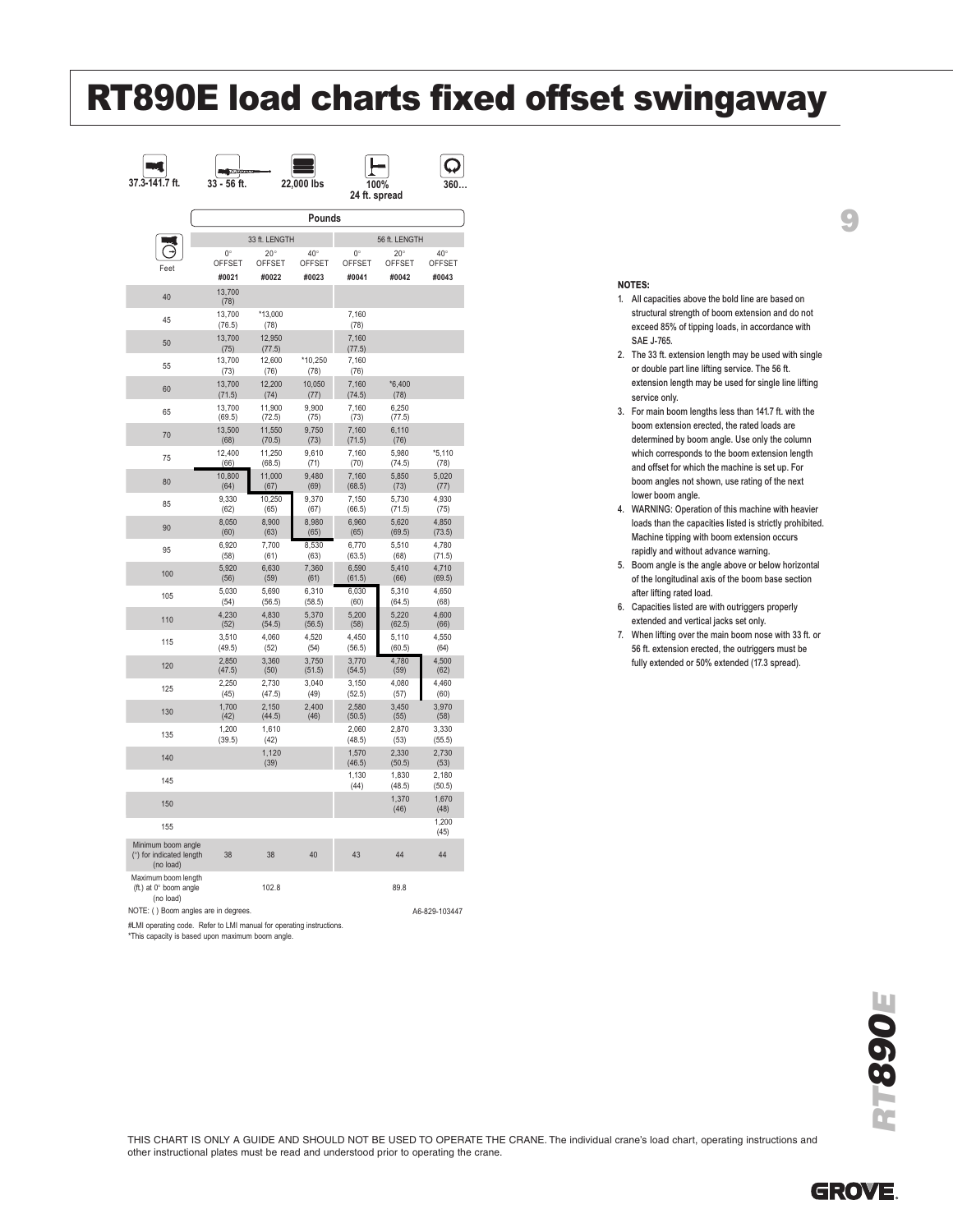## working range

Working range – 141.7 ft. Main Boom & One 16 ft. Insert



Operating Radius in Feet From Axis of Rotation



Dimensions are for Largest Grove furnished Hook Block and Headache Ball, with Anti-Two Block Activated.



THIS CHART IS ONLY A GUIDE AND SHOULD NOT BE USED TO OPERATE THE CRANE. The individual crane's load chart, operating instructions and other instructional plates must be read and understood prior to operating the crane.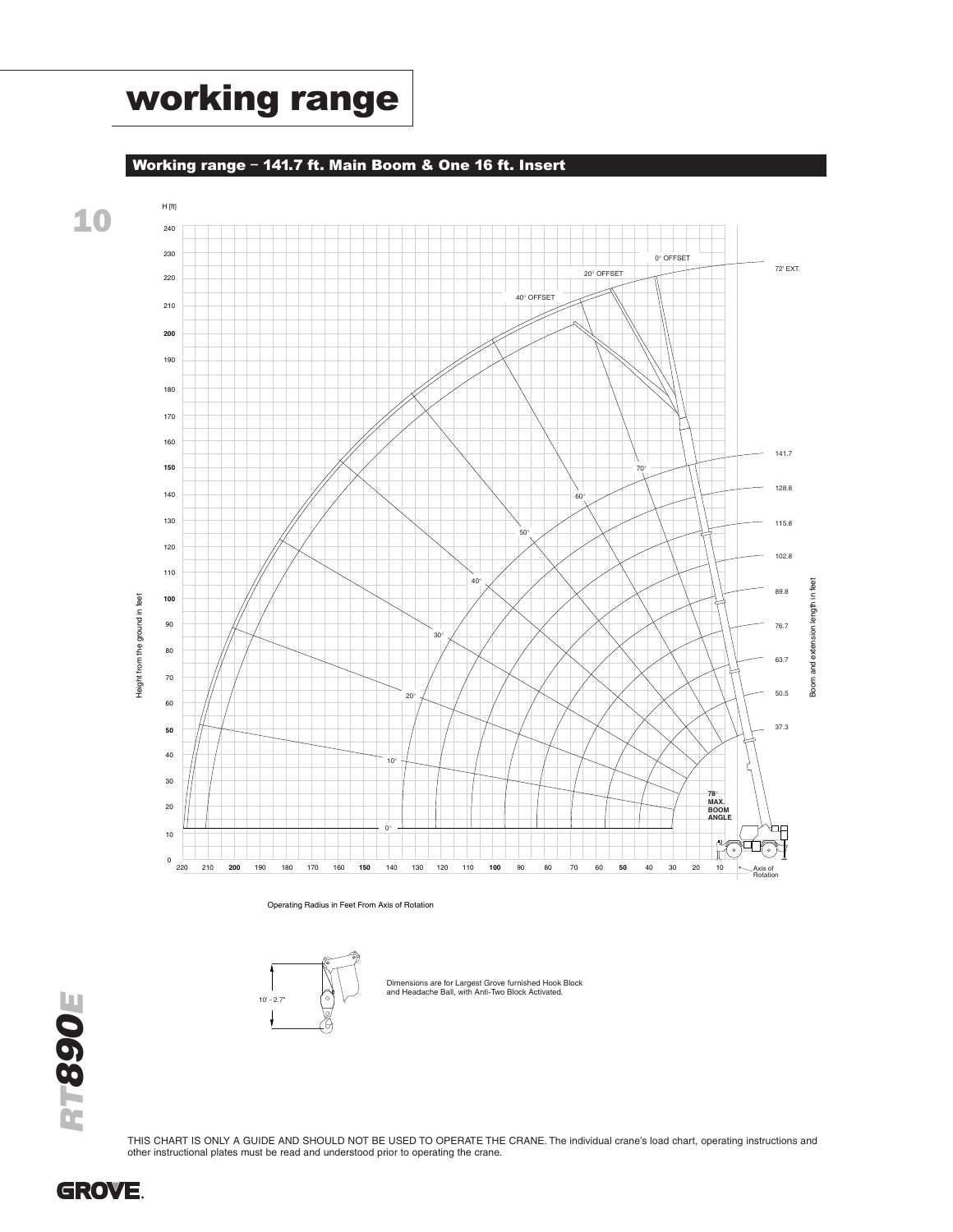#### Working range – 141.7 ft. Main Boom & Two 16 ft. Inserts



Operating Radius in Feet From Axis of Rotation



Dimensions are for Largest Grove furnished Hook Block and Headache Ball, with Anti-Two Block Activated.

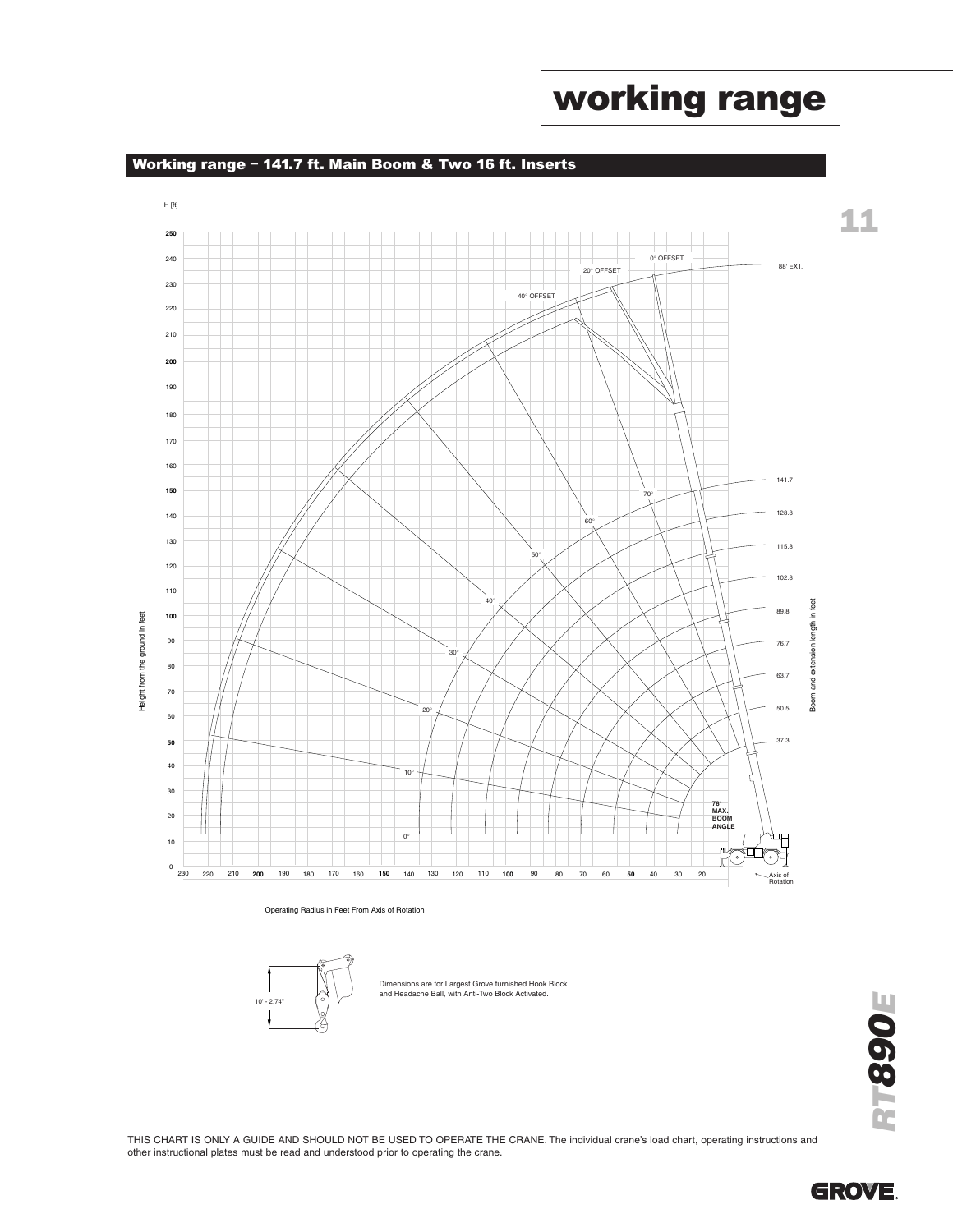## load charts fixed offset swingaway w/inserts

|    | 37.3-141.7 ft.                                               | 33 - 56 ft.                       |                  | 1 or 2 16 ft Inserts | 22,000 lbs      | 100%                               | 360             |
|----|--------------------------------------------------------------|-----------------------------------|------------------|----------------------|-----------------|------------------------------------|-----------------|
|    |                                                              |                                   |                  |                      |                 |                                    |                 |
| 12 |                                                              |                                   |                  | Pounds               |                 |                                    |                 |
|    |                                                              | 72 ft. (56 ft. LENGTH + 1 INSERT) |                  |                      |                 | 88 ft. (56 ft. LENGTH + 2 INSERTS) |                 |
|    | Feet                                                         | 0i<br>OFFSET                      | 20 i<br>OFFSET   | 40<br>OFFSET         | n<br>OFFSET     | 20 <sub>i</sub><br>OFFSET          | 40 i<br>OFFSET  |
|    |                                                              | #0064                             | #0065            | #0066                | #0084           | #0085                              | #0086           |
|    | 50                                                           | 6,300<br>(78)                     |                  |                      |                 |                                    |                 |
|    | 55                                                           | 6,300<br>(77.5)                   |                  |                      |                 |                                    |                 |
|    | 60                                                           | 6,300<br>(76.5)                   |                  |                      | 5,000<br>(78)   |                                    |                 |
|    | 65                                                           | 6.300<br>(75)                     |                  |                      | 5,000<br>(77.5) |                                    |                 |
|    | 70                                                           | 6.300<br>(73.5)                   | $*6,100$<br>(78) |                      | 5,000<br>(76)   |                                    |                 |
|    | 75                                                           | 6,300<br>(72)                     | 5,860<br>(77.5)  |                      | 5,000<br>(74.5) | *4.900<br>(78)                     |                 |
|    | 80                                                           | 6,300<br>(70.5)                   | 5,750<br>(76)    | $*5,000$<br>(78)     | 5,000<br>(73.5) | 4,900<br>(77.5)                    |                 |
|    | 85                                                           | 6.300<br>(69)                     | 5,650<br>(74.5)  | 4.890<br>(77.5)      | 5.000<br>(72)   | 4.900<br>(76)                      |                 |
|    | 90                                                           | 6,300<br>(67.5)                   | 5,550<br>(73)    | 4,820<br>(76)        | 4,900<br>(70.5) | 4,900<br>(74.5)                    | *4,800<br>(78)  |
|    | 95                                                           | 6,300<br>(66)                     | 5,450<br>(71.5)  | 4,760<br>(74.5)      | 4,850<br>(69.5) | 4,900<br>(73.5)                    | 4,640<br>(76.5) |
|    | 100                                                          | 6,300<br>(64.5)                   | 5,360<br>(70)    | 4,690<br>(73)        | 4,800<br>(68)   | 4,710<br>(72)                      | 4,370<br>(75)   |
|    | 105                                                          | 5,810<br>(63)                     | 5,120<br>(68)    | 4,580<br>(71.5)      | 4,670<br>(66.5) | 4,420<br>(70.5)                    | 4,120<br>(73.5) |
|    | 110                                                          | 5,030<br>(61.5)                   | 4.880<br>(66.5)  | 4.480<br>(69.5)      | 4.550<br>(65)   | 4.130<br>(69)                      | 3,870<br>(72)   |
|    | 115                                                          | 4,320<br>(59.5)                   | 4,620<br>(65)    | 4,270<br>(68)        | 4,240<br>(63.5) | 3,880<br>(67.5)                    | 3,650<br>(70.5) |
|    | 120                                                          | 3,680<br>(58)                     | 4,370<br>(63.5)  | 4,060<br>(66)        | 3,850<br>(62)   | 3,630<br>(66)                      | 3,440<br>(69)   |
|    | 125                                                          | 3,100<br>(56.5)                   | 4.110<br>(61.5)  | 3.870<br>(64.5)      | 3.260<br>(60.5) | 3.410<br>(64.5)                    | 3.240<br>(67.5) |
|    | 130                                                          | 2,560<br>(54.5)                   | 3,500<br>(60)    | 3,680<br>(62.5)      | 2,720<br>(59)   | 3,190<br>(63)                      | 3,050<br>(65.5) |
|    | 135                                                          | 2.070<br>(53)                     | 2.940<br>(58)    | 3.510<br>(60.5)      | 2,220<br>(57.5) | 3.000<br>(61.5)                    | 2.880<br>(64)   |
|    | 140                                                          | 1,610<br>(51)                     | 2,420<br>(56)    | 2,980<br>(58.5)      | 1,760<br>(56)   | 2,630<br>(60)                      | 2,710<br>(62.5) |
|    | 145                                                          | 1,190<br>(49)                     | 1.950<br>(54.5)  | 2.440<br>(56.5)      | 1,340<br>(54.5) | 2.150<br>(58)                      | 2,560<br>(60.5) |
|    | 150                                                          |                                   | 1.500<br>(52.5)  | 1.930<br>(54.5)      |                 | 1.700<br>(56.5)                    | 2.210<br>(58.5) |
|    | 155                                                          |                                   | 1,090<br>(50.5)  | 1.470<br>(52)        |                 | 1,290<br>(54.5)                    | 1,750<br>(57)   |
|    | 160                                                          |                                   |                  | 1,030<br>(50)        |                 |                                    | 1,310<br>(55)   |
|    | Minimum boom angle<br>(i) for indicated length<br>(no load)  | 48                                | 49               | 49                   | 52              |                                    | 53              |
|    | Maximum boom length<br>(ft.) at $0i$ boom angle<br>(no load) |                                   | 76.7             |                      |                 | 76.7                               |                 |
|    | NOTE: () Boom angles are in degrees.                         |                                   |                  |                      |                 |                                    | A6-829-103478   |

#LMI operating code. Refer to LMI manual for operating instructions. \*This capacity is based upon maximum boom angle.

# RT890E

THIS CHART IS ONLY A GUIDE AND SHOULD NOT BE USED TO OPERATE THE CRANE. The individual crane's load chart, operating instructions and other instructional plates must be read and understood prior to operating the crane.

NOTES:

- 1. All capacities above the bold line are based on structural strength of boom extension and do not exceed 85% of tipping loads, in accordance with SAE J-765.
- 2. The 56 ft. extension length may be used for single line lifting service only.
- 3. For main boom lengths less than 141.7 ft. with the boom extension erected, the rated loads are determined by boom angle. Use only the column which corresponds to the boom extension length and offset for which the machine is set up. For boom angles not shown, use rating of the next lower boom angle.
- 4. WARNING: Operation of this machine with heavier loads than the capacities listed is strictly prohibited. Machine tipping with boom extension occurs rapidly and without advance warning.
- 5. Boom angle is the angle above or below horizontal of the longitudinal axis of the boom base section after lifting rated load.
- 6. When lifting over the main boom nose with 56 ft. extension erected and inserts, the outriggers must be fully extended and vertical jacks set.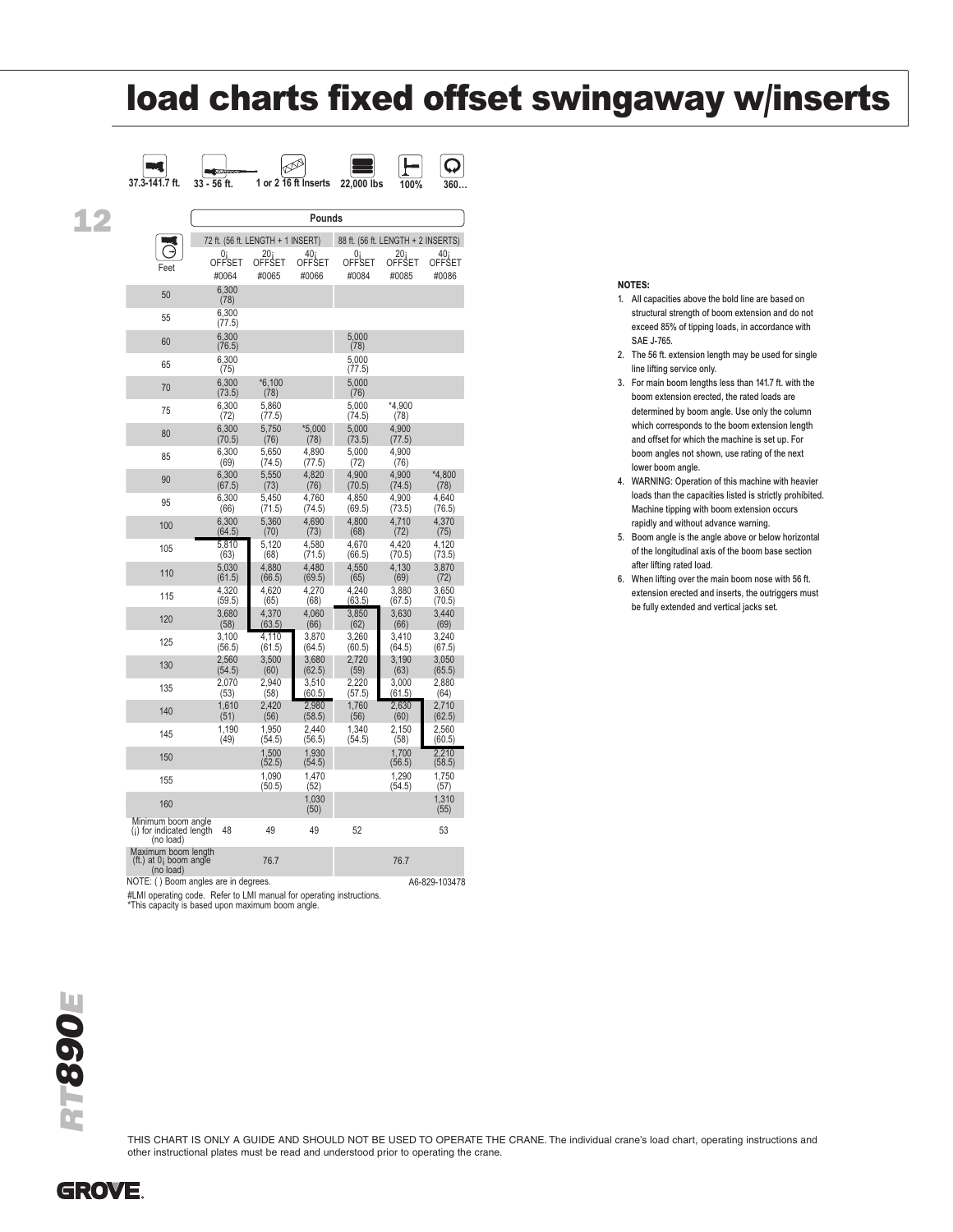## load chart (Mode A)

| $37.3 - 141.7$ ft. | 22,000 lbs           | 100%<br>24 ft. spread                                    | 360                    |                                 |                            |                               |                              |                         |
|--------------------|----------------------|----------------------------------------------------------|------------------------|---------------------------------|----------------------------|-------------------------------|------------------------------|-------------------------|
| ⊝                  |                      |                                                          |                        |                                 | Pounds                     |                               |                              |                         |
| Feet               | 37.3                 | 50.4                                                     | 63.4                   | 76.4                            | 89.4                       | 102.4                         | 115.4                        | 141.7                   |
| 10                 | 180,000<br>(68.5)    | 134,000<br>(75)                                          | *80,800<br>(78)        |                                 |                            |                               |                              |                         |
| 12                 | 156,000<br>(65)      | 134,000<br>(72.5)                                        | 80,800<br>(76.5)       | *38,700<br>(78)                 |                            |                               |                              |                         |
| 15                 | 128,500<br>(59.5)    | 129,000<br>(68.5)                                        | 80,800<br>(73.5)       | 38,700<br>(77)                  | *38,500<br>(78)            |                               |                              |                         |
| $20\,$             | 98,650<br>(49.5)     | 98,950<br>(62)                                           | 70,950<br>(68.5)       | 38,700<br>(73)                  | 38,500<br>(76.5)           | *38,400<br>(78)               |                              |                         |
| 25                 | $78,800$<br>$(36.5)$ | 79,150<br>(55)                                           | $62,300$<br>$(63.5)$   | 38,700<br>(69)                  | $38,500$<br>(73)           | $38,400$<br>(76)              | 24,400<br>(78)               |                         |
| 30                 | 51,550<br>(12.5)     | $\frac{60,500}{(47)}$                                    | 55,250<br>(58)         | 38,700<br>(65)                  | 38,500<br>(69.5)           | $\frac{37,500}{(73)}$         | 24,400<br>(76)               | $*24,400$<br>(78)       |
| 35                 |                      | 45,150<br>(38)                                           | 44,900<br>(52.5)       | 38,700<br>(60.5)                | 36,750<br>(66)             | 33,150<br>(70)                | 24,400<br>(73.5)             | 24,400<br>(77)          |
| 40                 |                      | 35,250                                                   | 34,700                 | 36,750                          | 32,750                     | 29,550<br>(67)                | 24,400<br>(70.5)             | 24,250<br>(75)          |
| 45                 |                      | (25.5)                                                   | (46)<br>27,600<br>(39) | (56)<br>29,450<br>(51)          | (62)<br>29,400<br>(58.5)   | 26,500<br>(63.5)              | 24,400<br>(68)               | 21,900<br>(73)          |
| 50                 |                      |                                                          | 22,400                 | 24,000                          | 25,650                     | 23,950                        | 22,050                       | 19,800                  |
| 55                 |                      |                                                          | (30)<br>18,250         | (45.5)<br>19,850                | (54.5)<br>21,350           | (60.5)<br>21,750              | (65)<br>20,000               | (70.5)<br>17,900        |
| 60                 |                      |                                                          | (15.5)                 | (39.5)<br>16,600                | (50)<br>17,950             | (57)<br>18,900                | (62)<br>18,250               | (68.5)<br>16,150        |
| 65                 |                      |                                                          |                        | (32.5)<br>$\frac{13,850}{(23)}$ | (45.5)<br>$15,200$<br>(40) | (53.5)<br>$16,150$<br>(49.5)  | (59)<br>16,700<br>(56)       | (66)<br>14,650          |
| 70                 |                      |                                                          |                        |                                 | 12,950                     | 13,850                        | 14,800                       | (64)<br>12,850          |
| 75                 |                      |                                                          |                        |                                 | (34.5)<br>11,000           | (45.5)<br>11,950              | (53)<br>12,900               | (61.5)<br>10,950        |
| 80                 |                      |                                                          |                        |                                 | (27.5)<br>9,340            | (41)<br>$\frac{10,300}{(36)}$ | (49.5)<br>$11,250$<br>(45.5) | (59)<br>9,380           |
| 85                 |                      |                                                          |                        |                                 | (17)                       | $8,900$<br>$(30)$             | $9,830$<br>(42)              | (56.5)<br>7,980<br>(54) |
| $90\,$             |                      |                                                          |                        |                                 |                            | $7,640$<br>(22.5)             | $8,590$<br>(37.5)            | 6,770                   |
| 95                 |                      |                                                          |                        |                                 |                            | 6,520                         | 7,510                        | (51)<br>5,700           |
| 100                |                      |                                                          |                        |                                 |                            | (8)                           | (32.5)<br>6,520              | (48.5)<br>4,750         |
| 105                |                      |                                                          |                        |                                 |                            |                               | (26.5)<br>5,640              | (45.5)<br>3,910         |
| 110                |                      |                                                          |                        |                                 |                            |                               | (18.5)                       | (42)<br>3,150           |
| 115                |                      |                                                          |                        |                                 |                            |                               |                              | (38.5)<br>2,460         |
| 120                |                      |                                                          |                        |                                 |                            |                               |                              | (35)<br>1,840           |
| 125                |                      |                                                          |                        |                                 |                            |                               |                              | (30.5)<br>1,250         |
|                    |                      | Minimum boom angle (deg.) for indicated length (no load) |                        |                                 |                            |                               |                              | (25.5)<br>24            |
|                    |                      | Maximum boom length (ft.) at 0 deg. boom angle (no load) |                        |                                 |                            |                               |                              | 115.4                   |

#LMI operating code. Refer to LMI manual for instructions. \*This capacity is based upon maximum obtainable boom angle. Note: ( ) Boom angles are in degrees.

|                                      |                          |                  | Lifting Capacities at Zero Degree Boom Angle |                 |                 |                 |                  |              |  |  |
|--------------------------------------|--------------------------|------------------|----------------------------------------------|-----------------|-----------------|-----------------|------------------|--------------|--|--|
| Boom                                 | Main Boom Length in Feet |                  |                                              |                 |                 |                 |                  |              |  |  |
| Angle                                | 37.3                     | 50.4             | 63.4                                         | 76.4            | 89.4            | 102.4           | 115.4            |              |  |  |
|                                      | 27.500<br>(30.1)         | 17.300<br>(43.2) | 11,050<br>(56.2)                             | 8,580<br>(69.2) | 6.700<br>(82.2) | 5.380<br>(95.2) | 4,280<br>(108.2) |              |  |  |
| ') Reference radii in feet.<br>Note: |                          |                  |                                              |                 |                 |                 |                  | 0.0001000001 |  |  |

6-829-103320A

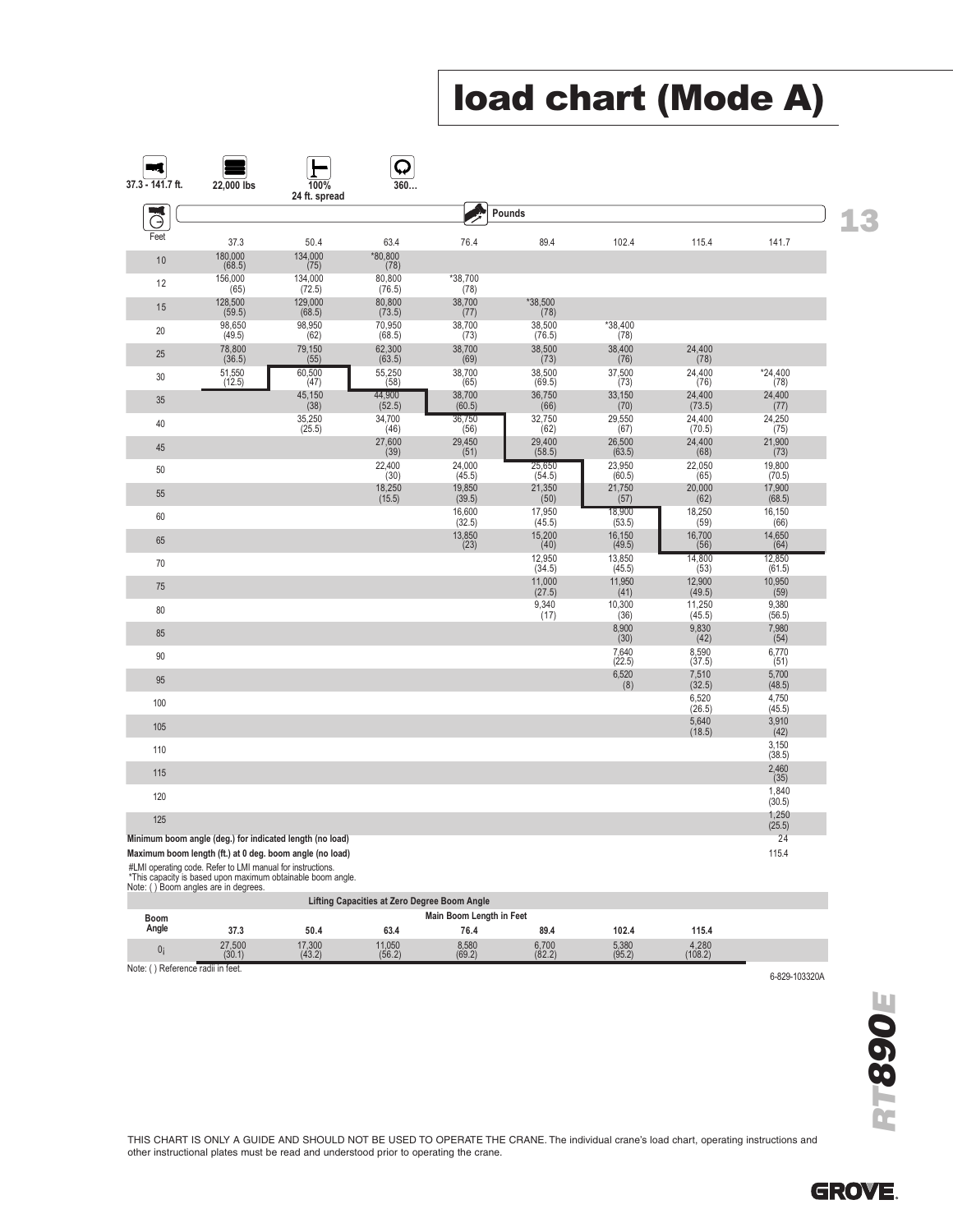## load charts (Mode A)

| $37.3 - 76.4$ ft.                                     | 22,000 lbs                                                 |                                  | Stationary       | 360             | 37.3-76.4 ft.  | 22.000 lbs                                               |                          | Pick & Carry<br>Up to 2.5 mph | <b>Boom Centered</b><br><b>Over Front</b> |
|-------------------------------------------------------|------------------------------------------------------------|----------------------------------|------------------|-----------------|----------------|----------------------------------------------------------|--------------------------|-------------------------------|-------------------------------------------|
|                                                       |                                                            |                                  | Pounds           |                 |                |                                                          | <b>ANTIS</b>             | Pounds                        |                                           |
|                                                       |                                                            |                                  |                  |                 | ч              |                                                          |                          | Main Boom                     |                                           |
| - 4<br>Θ                                              |                                                            | Main Boom                        |                  |                 | Θ              |                                                          |                          | Main Boom Length in Feet      |                                           |
| Feet                                                  |                                                            | Main Boom Length in Feet         |                  |                 | Feet           |                                                          |                          |                               |                                           |
|                                                       | 37.3                                                       | 50.4                             | 63.4             | 76.4            |                | 37.3<br>41.600                                           | 50.4<br>41.700           | 63.4                          | 76.4                                      |
| 12                                                    | 39,500<br>(65)                                             | 41,650<br>(72.5)                 |                  |                 | 12             | (65)                                                     | (72.5)                   |                               |                                           |
| 15                                                    | 37.750<br>(59.5)                                           | 38.950<br>(68.5)                 | 18.900<br>(73.5) | 15.650<br>(77)  | 15             | 41.600<br>(59.5)                                         | 41.700<br>(68.5)         | 22.400<br>(73.5)              | 15.650<br>(77)                            |
| 20                                                    | 24.850                                                     | 24.850                           | 18.900           | 15,650          | 20             | 36,250<br>(49.5)                                         | 36,450<br>(62)           | 22,400<br>(68.5)              | 15,650<br>(73)                            |
|                                                       | (49.5)<br>16.300                                           | (62)<br>16,650                   | (68.5)<br>17.450 | (73)<br>15,650  | 25             | 27,600                                                   | 28,250                   | 22,400                        | 15,650                                    |
| 25                                                    | (36.5)                                                     | (55)                             | (63.5)           | (69)            |                | (36.5)                                                   | (55)                     | (63.5)                        | (69)                                      |
| 30                                                    | 10.200<br>(12.5)                                           | 11,350<br>(47)                   | 11,450<br>(58)   | 13,200<br>(65)  | 30             | 21,300<br>(12.5)                                         | 22,200<br>(47)           | 22,400<br>(58)                | 15,650<br>(65)                            |
| 35                                                    |                                                            | 7,650<br>(38)                    | 7,630<br>(52.5)  | 9,280<br>(60.5) | 35             |                                                          | 17.500<br>(38)           | 17,950<br>(52.5)              | 15.650<br>(60.5)                          |
| 40                                                    |                                                            | 4,920<br>(25.5)                  | 5,020<br>(46)    | 6,510<br>(56)   | 40             |                                                          | 13,800<br>(25.5)         | 14,350<br>(46)                | 15,650<br>(56)                            |
| 45                                                    |                                                            |                                  |                  | 4,490<br>(51)   | 45             |                                                          |                          | 11,000<br>(39)                | 12,500<br>(51)                            |
|                                                       | Minimum boom angle (;) for<br>indicated length (no load)   |                                  | 39               | 46              | 50             |                                                          |                          | 8,360<br>(30)                 | 9,820<br>(45.5)                           |
|                                                       | Maximum boom length (ft.) at 0;<br>boom angle (no load)    |                                  |                  | 50.4            | 55             |                                                          |                          | 6,240<br>(15.5)               | 7.690<br>(39.5)                           |
|                                                       | <b>Lifting Capacities at Zero Degree Boom Angle</b>        |                                  |                  |                 |                | Minimum boom angle (i) for indicated length<br>(no load) |                          |                               | 36                                        |
| <b>Boom</b><br>Angle                                  | 37.3                                                       | Main Boom Length in Feet<br>50.4 |                  |                 |                | Maximum boom length (ft.) at 0; boom angle<br>(no load)  |                          |                               | 63.4                                      |
| 3.150<br>10.050<br>0 <sub>i</sub><br>(30.1)<br>(43.2) |                                                            |                                  |                  |                 |                | Lifting Capacities at Zero Degree Boom Angle             |                          |                               |                                           |
| Note: () Reference radii in feet.                     |                                                            |                                  |                  | A6-829-103452A  | Boom           |                                                          | Main Boom Length in Feet |                               |                                           |
|                                                       | #LMI operating code. Refer to LMI manual for instructions. |                                  |                  |                 | Angle          | 37.3                                                     | 50.4                     | 63.4                          |                                           |
|                                                       |                                                            |                                  |                  |                 | 0 <sub>i</sub> | 21,150<br>(30.1)                                         | 11.600<br>(43.2)         | 5.790<br>(56.2)               |                                           |

#LMI operating code. Refer to LMI manual for instructions.

A6-829-103453

- NOTES: 1. Capacities are in pounds and do not exceed 75% of tipping loads as determined by test in accordance with SAE J765.
- 2. Capacities are applicable to machines equipped with 29.5x25 (34 ply) General tires at 76 psi cold inflation pressure.
- 3. Capacities appearing above the bold line are based on structural strength and tipping should not be relied upon as a capacity limitation.
- 4. Capacities are applicable only with machine on firm level surface.
- 5. On rubber lifting with boom extensions not permitted.
- 6. For pick and carry operation, boom must be centered over front of machine, mechanical swing lock engaged and load restrained from swinging. When handling loads in the structural range with capacities close to maximum ratings, travel should be reduced to creep speeds.
- 7. Axle lockouts must be functioning when lifting on rubber.
- 8. All lifting depends on proper tire inflation, capacity and condition. Capacities must be reduced for lower tire inflation pressures. See lifting capacity chart for tire used. Damaged tires are hazardous to safe operation of crane.
- 9. Creep not over 200 ft. of movement in any 30 minute period and not exceeding 1 mph.

THIS CHART IS ONLY A GUIDE AND SHOULD NOT BE USED TO OPERATE THE CRANE. The individual crane's load chart, operating instructions and other instructional plates must be read and understood prior to operating the crane.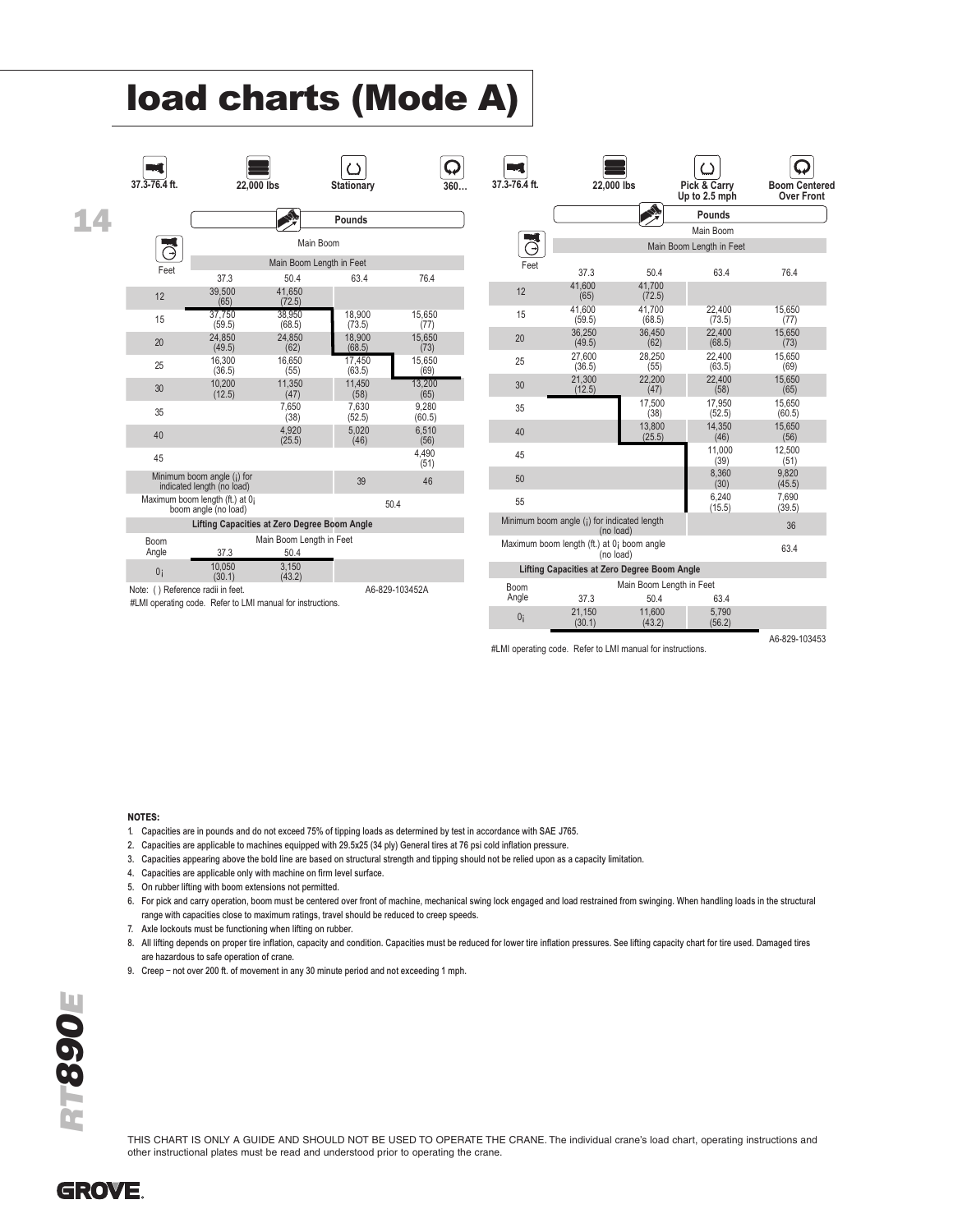## 33-56 ft. luffing folding boom extension (mode B) (fixed offset angles)

| 37.3-141.7 ft.                                              | 33 - 56 ft.                           |                                        | 22,000 lbs                             | 100%<br>34'-6" Spread                 |                                        | 360                                    |
|-------------------------------------------------------------|---------------------------------------|----------------------------------------|----------------------------------------|---------------------------------------|----------------------------------------|----------------------------------------|
|                                                             |                                       |                                        | Pounds                                 |                                       |                                        |                                        |
|                                                             |                                       | 33 ft. LENGTH                          |                                        |                                       | 56 ft. LENGTH                          |                                        |
| Feet                                                        | $5^{\circ}$<br><b>OFFSET</b><br>#0091 | $20^{\circ}$<br><b>OFFSET</b><br>#0091 | $40^{\circ}$<br><b>OFFSET</b><br>#0091 | $5^{\circ}$<br><b>OFFSET</b><br>#0092 | $20^{\circ}$<br><b>OFFSET</b><br>#0092 | $40^{\circ}$<br><b>OFFSET</b><br>#0092 |
| 40                                                          | *13.700<br>(78)                       |                                        |                                        |                                       |                                        |                                        |
| 45                                                          | 13.700<br>(77)                        |                                        |                                        |                                       |                                        |                                        |
| 50                                                          | 13,700<br>(75)                        | 13,700<br>(77.5)                       |                                        | *8.200<br>(78)                        |                                        |                                        |
| 55                                                          | 13,700<br>(73.5)                      | 13,700<br>(75.5)                       | *11,000<br>(78)                        | 8,200<br>(77.5)                       |                                        |                                        |
| 60                                                          | 13,700<br>(71.5)                      | 13,700<br>(74)                         | 11.000<br>(76)                         | 8.200<br>(76)                         |                                        |                                        |
| 65                                                          | 13,700<br>(70)                        | 12,850<br>(72)                         | 10.950<br>(74.5)                       | 8,200<br>(74.5)                       | 8.200<br>(77.5)                        |                                        |
| 70                                                          | 12,500<br>(68)                        | 12.000<br>(70)                         | 10,350<br>(72.5)                       | 8.200<br>(73)                         | 8.200<br>(76)                          |                                        |
| 75                                                          | 11.350<br>(66)                        | 11.200<br>(68)                         | 9.830<br>(70.5)                        | 8.200<br>(71.5)                       | 8.100<br>(74)                          | 6.400<br>(77.5)                        |
| 80                                                          | 9,730<br>(64.5)                       | 10.450<br>(66.5)                       | 9.330<br>(68.5)                        | 8.200<br>(69.5)                       | 7,600<br>(72.5)                        | 6.400<br>(76)                          |
| 85                                                          | 8,300<br>(62.5)                       | 8,980<br>(64.5)                        | 8,860<br>(66.5)                        | 8,200<br>(68)                         | 7,150<br>(71)                          | 6,230<br>(74)                          |
| 90                                                          | 7,060<br>(60.5)                       | 7,660<br>(62.5)                        | 8,210<br>(64.5)                        | 7,740<br>(66.5)                       | 6,730<br>(69)                          | 5,920<br>(72.5)                        |
| 95                                                          | 5,960<br>(58.5)                       | 6,500<br>(60.5)                        | 6,980<br>(62)                          | 7,130<br>(64.5)                       | 6,350<br>(67.5)                        | 5,640<br>(70.5)                        |
| 100                                                         | 4,990<br>(56.5)                       | 5.470<br>(58)                          | 5,880<br>(60)                          | 6,130<br>(63)                         | 6,000<br>(65.5)                        | 5,380<br>(68.5)                        |
| 105                                                         | 4,120<br>(54)                         | 4.560<br>(56)                          | 4.900<br>(58)                          | 5.230<br>(61)                         | 5.690<br>(64)                          | 5,140<br>(67)                          |
| 110                                                         | 3,340<br>(52)                         | 3.730<br>(54)                          | 4.020<br>(55.5)                        | 4.430<br>(59.5)                       | 5.290<br>(62)                          | 4.900<br>(65)                          |
| 115                                                         | 2.640<br>(49.5)                       | 2.990<br>(51.5)                        | 3.230<br>(53)                          | 3.700<br>(57.5)                       | 4.490<br>(60)                          | 4.690<br>(63)                          |
| 120                                                         | 2.000<br>(47.5)                       | 2.320<br>(49)                          | 2.510<br>(50.5)                        | 3.040<br>(55.5)                       | 3.760<br>(58.5)                        | 4.470<br>(61)                          |
| 125                                                         | 1,420<br>(45)                         | 1,700<br>(46.5)                        | 1,850<br>(47.5)                        | 2,440<br>(53.5)                       | 3,100<br>(56.5)                        | 3,710<br>(58.5)                        |
| 130                                                         |                                       | 1,140<br>(44)                          | 1,250<br>(45)                          | 1,900<br>(51.5)                       | 2,500<br>(54.5)                        | 3,030<br>(56.5)                        |
| 135                                                         |                                       |                                        |                                        | 1,390<br>(49.5)                       | 1,940<br>(52)                          | 2,390<br>(54)                          |
| 140                                                         |                                       |                                        |                                        |                                       | 1,420<br>(50)                          | 1,810<br>(52)                          |
| 145                                                         |                                       |                                        |                                        |                                       |                                        | 1,270<br>(49)                          |
| Minimum boom angle<br>(°) for indicated length<br>(no load) | 42                                    | 43                                     | 43                                     | 48                                    | 48                                     | 47                                     |
| Maximum boom length<br>(ft.) at 0° boom angle               |                                       | 89.8                                   |                                        |                                       | 76.7                                   |                                        |

(no load)

NOTE: () Boom angles are in degrees. A6-829-103522

#LMI operating code. Refer to LMI manual for operating instructions. \*This capacity is based upon maximum boom angle.

#### NOTES:

- 1. All capacities above the bold line are based on structural strength of boom extension and do not exceed 85% of tipping loads, in accordance with SAE J-765.
- 2. The 33 ft. luffing folding boom extension may be used for single or double line lifting service. The 56 ft. luffing folding boom extension may be used for single line lifting service only. WARNING: Lifting with the 33 ft. extension base,

with the 23 ft. extension fly either erected or folded along side of extension base, is strictly prohibited.

- 3. WARNING: Operation of this machine with heavier loads than the capacities listed is strictly prohibited. Machine tipping with boom extension occurs rapidly and without advance warning.
- 4. Boom angle is the angle above or below horizontal of the longitudinal axis of the boom base section after lifting rated load.
- 5. Capacities listed are with outriggers properly extended and vertical jacks set only.
- 6. For main boom lengths less than 141.7 ft. with the boom extension erected, the rated loads are determined by boom angle. Use only the column which corresponds to the boom extension length and offset for which the machine is set up. For boom angles not shown, use rating of the next lower boom angle.
- 7. When lifting over the main boom nose with 33 ft. or 56 ft. extension erected, the outriggers must be fully extended or 50% extended (17.3 ft. spread).

## 15



RT890E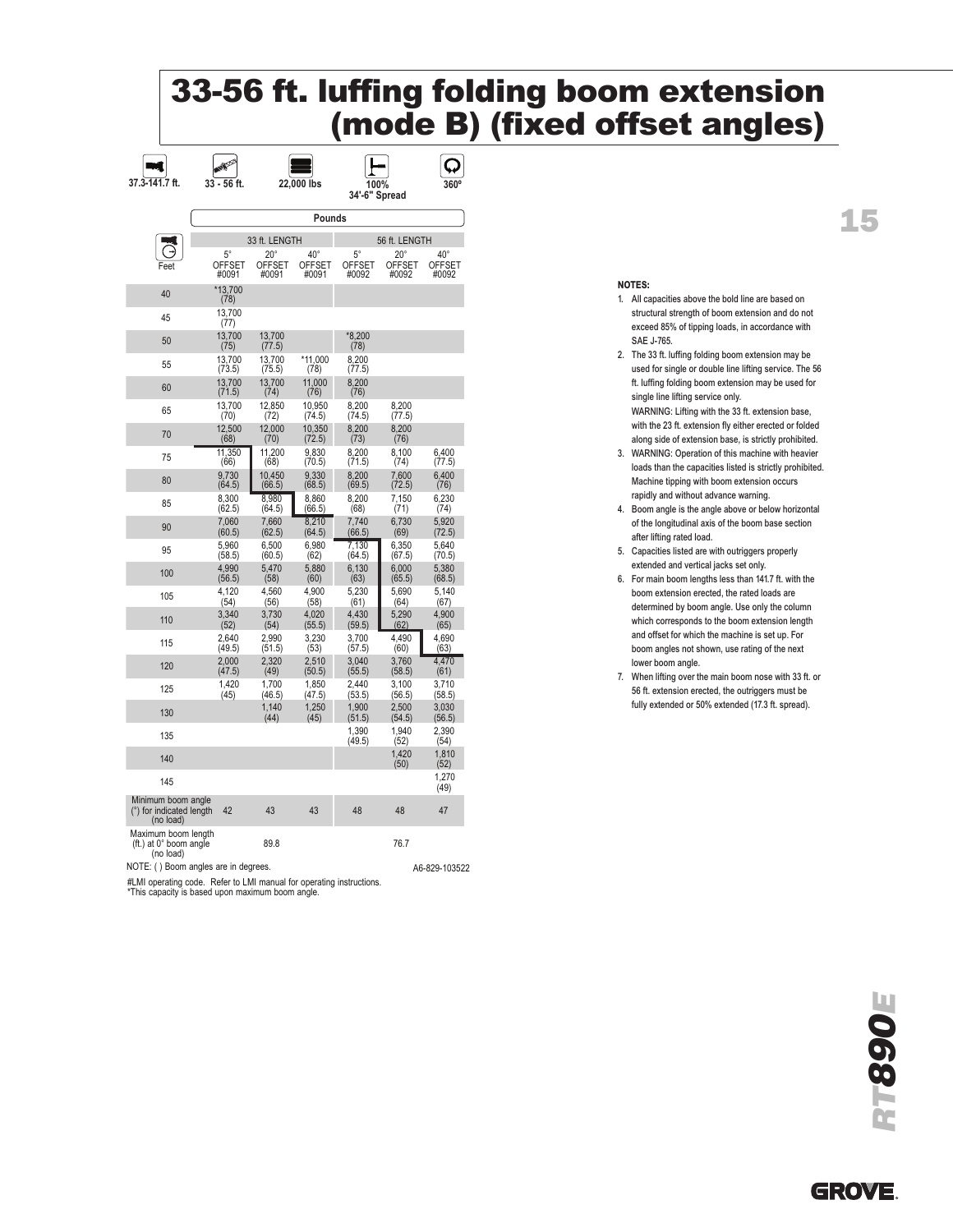## 33-56 ft. luffing folding boom extension (mode B) (intermediate offset angles)

|     | 37.3-141.7 ft.                                             | 33 - 56 ft.                   | 22,000 lbs                                        |                                  | $560^\circ$<br>100%<br>34'-6" Spread       |  |
|-----|------------------------------------------------------------|-------------------------------|---------------------------------------------------|----------------------------------|--------------------------------------------|--|
| - 6 |                                                            | Pounds                        |                                                   |                                  |                                            |  |
|     |                                                            |                               | 33 ft. LENGTH                                     |                                  | 56 ft. LENGTH                              |  |
|     | Feet                                                       | $5^\circ$ - $20^\circ$ OFFSET | $20^\circ$ - $40^\circ$<br><b>OFFSET</b><br>#0091 | $5^\circ$ - $20^\circ$<br>OFFSET | $20^\circ$ - $40^\circ$<br>OFFSET<br>#0092 |  |
|     | 50                                                         | 11,850                        |                                                   |                                  |                                            |  |
|     | 55                                                         | 11,550                        | 10,750                                            |                                  |                                            |  |
|     | 60                                                         | 11,200                        | 10,600                                            |                                  |                                            |  |
|     | 65                                                         | 10,900                        | 10,450                                            | 6,150                            |                                            |  |
|     | 70                                                         | 10,650                        | 10,350                                            | 5,960                            |                                            |  |
|     | 75                                                         | 10,350                        | 9,830                                             | 5,780                            | 5,370                                      |  |
|     | 80                                                         | 9,730                         | 9,330                                             | 5,610                            | 5,280                                      |  |
|     | 85                                                         | 8,300                         | 8,860                                             | 5,450                            | 5,200                                      |  |
|     | 90                                                         | 7,060                         | 7,660                                             | 5,310                            | 5,130                                      |  |
|     | 95                                                         | 5,960                         | 6,500                                             | 5,170                            | 5,070                                      |  |
|     | 100                                                        | 4,990                         | 5,470                                             | 5,040                            | 5,010                                      |  |
|     | 105                                                        | 4,120                         | 4,560                                             | 4,920                            | 4,910                                      |  |
|     | 110                                                        | 3,340                         | 3,730                                             | 4,430                            | 4,810                                      |  |
|     | 115                                                        | 2,640                         | 2,990                                             | 3,700                            | 4,490                                      |  |
|     | 120                                                        | 2,000                         | 2,320                                             | 3,040                            | 3,760                                      |  |
|     | 125                                                        | 1,420                         | 1,700                                             | 2,440                            | 3,100                                      |  |
|     | 130                                                        |                               | 1,140                                             | 1,900                            | 2,500                                      |  |
|     | 135                                                        |                               |                                                   | 1,390                            | 1,940                                      |  |
|     | 140                                                        |                               |                                                   |                                  | 1,420                                      |  |
|     | Min. boom<br>angle for<br>indicated<br>length (no<br>load) | $43^\circ$                    | $43^\circ$                                        | $48^\circ$                       | $48^\circ$                                 |  |
|     | Max. boom<br>length at 5°<br>boom angle<br>(no load)       |                               | 89.8 ft.                                          |                                  | 76.7 ft.                                   |  |
|     |                                                            |                               |                                                   |                                  |                                            |  |

#LMI operating code. Refer to LMI manual for operating instructions. A6-829-103525A

#### NOTES:

- 1. All capacities above the bold line are based on structural strength of boom extension and do not exceed 85% of tipping loads, in accordance with SAE J-765.
- 2. The 33 ft. luffing folding boom extension may be used for single or double line lifting service. The 56 ft. luffing folding boom extension may be used for single line lifting service only. WARNING: Lifting with the 33 ft. extension base,

with the 23 ft. extension fly either erected or folded along side of extension base, is strictly prohibited.

- 3. WARNING: Operation of this machine with heavier loads than the capacities listed is strictly prohibited. Machine tipping with boom extension occurs rapidly and without advance warning.
- 4. The loads for luffing depend on the angle of the main boom, angle of the boom extension and dynamic working pressure of the luffing cylinder for the boom extension.
- 5. Capacities listed are with outriggers properly extended and vertical jacks set only.
- 6. When lifting over the main boom nose with 33 ft. or 56 ft. extension erected, the outriggers must be fully extended or 50% extended (17.3 ft. spread).

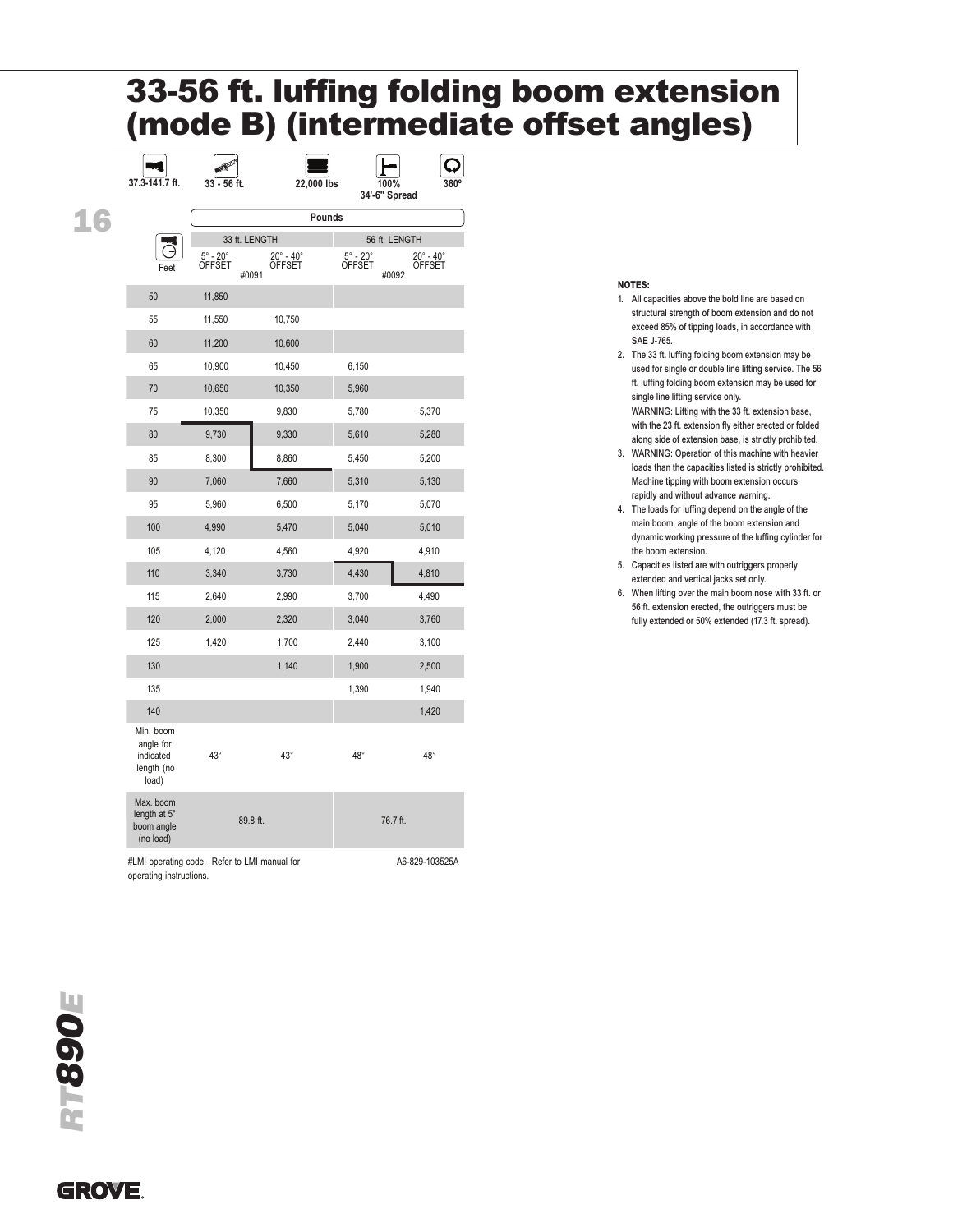## 33-56 ft. luffing folding boom extension w/inserts (mode B) (fixed offset angles)

| 37.3-141.7 ft.                                              | 33 - 56 ft.                       | 1 or 2 16 ft Inserts    |                         | 22,000 lbs             | 100%<br>34'-6" Spread              | 360°                    |
|-------------------------------------------------------------|-----------------------------------|-------------------------|-------------------------|------------------------|------------------------------------|-------------------------|
|                                                             |                                   |                         | Pounds                  |                        |                                    |                         |
|                                                             | 72 ft. (56 ft. LENGTH + 1 INSERT) |                         |                         |                        | 88 ft. (56 ft. LENGTH + 2 INSERTS) |                         |
|                                                             | 5°                                | $20^{\circ}$            | $40^{\circ}$            | $5^{\circ}$            | $20^{\circ}$                       | 40°                     |
| Feet                                                        | <b>OFFSET</b><br>#0095            | OFFSET<br>#0095         | OFFSET<br>#0095         | <b>OFFSET</b><br>#1095 | <b>OFFSET</b><br>#1095             | <b>OFFSET</b><br>#1095  |
| 55                                                          | $*6.400$<br>(78)                  |                         |                         |                        |                                    |                         |
| 60                                                          | 6,400<br>(77.5)                   |                         |                         |                        |                                    |                         |
| 65                                                          | 6.400<br>(76)                     |                         |                         | $*5.000$<br>(78)       |                                    |                         |
| 70                                                          | 6.400<br>(74.5)                   | *6.400<br>(78)          |                         | 5.000<br>(77)          |                                    |                         |
| 75                                                          | 6,400<br>(73.5)                   | 6,400<br>(76.5)         |                         | 5,000<br>(75.5)        | $*5,000$<br>(78)                   |                         |
| 80                                                          | 6,400<br>(72)                     | 6,400<br>(75)           | *5.500<br>(78)          | 5,000<br>(74.5)        | 5,000<br>(76)                      |                         |
| 85                                                          | 6,400<br>(70.5)                   | 6,040<br>(73.5)         | 5,420<br>(76)           | 5,000<br>(73)          | 5,000<br>(74.5)                    | *4,460<br>(78)          |
| 90                                                          | 6.250<br>(69)                     | 5.630<br>(72)           | 5.100<br>(74.5)         | 5.000<br>(71.5)        | 4.790<br>(73)                      | 4.460<br>(76.5)         |
| 95                                                          | 5.800                             | 5.260                   | 4,800                   | 4.740                  | 4.420                              | 4,150                   |
| 100                                                         | (67.5)<br>5,380<br>(66)           | (70.5)<br>4.910<br>(69) | (73)<br>4,520<br>(71.5) | (70)<br>4.350<br>(69)  | (71.5)<br>4.090<br>(70.5)          | (75)<br>3.860<br>(73.5) |
| 105                                                         | 5,010<br>(64)                     | 4,610<br>(67.5)         | 4.270<br>(69.5)         | 4.010<br>(67.5)        | 3.790<br>(69)                      | 3,600<br>(72)           |
| 110                                                         | 4,570<br>(62.5)                   | 4,310<br>(65.5)         | 4,020<br>(68)           | 3,680<br>(66)          | 3,490<br>(67.5)                    | 3,340<br>(70.5)         |
| 115                                                         | 3,840<br>(61)                     | 4.040<br>(64)           | 3,790<br>(66)           | 3,390<br>(64.5)        | 3.230<br>(66)                      | 3,110<br>(69)           |
| 120                                                         | 3,180                             | 3,780                   | 3,570                   | 3,110                  | 2,980                              | 2,890                   |
| 125                                                         | (59.5)<br>2,570                   | (62.5)<br>3.290         | (64.5)<br>3.370         | (63)<br>2.720          | (64.5)<br>2.760                    | (67.5)<br>2.680         |
| 130                                                         | (57.5)<br>2,020                   | (60.5)<br>2,680         | (62.5)<br>3,180         | (61.5)<br>2,160        | (63)<br>2.540                      | (66)<br>2.480           |
| 135                                                         | (56)<br>1,510                     | (59)<br>2,120           | (60.5)<br>2,680         | (60)<br>1,640          | (61.5)<br>2,300                    | (64.5)<br>2,300         |
| 140                                                         | (54)<br>1,040                     | (57)<br>1,600           | (59)<br>2,100           | (58.5)<br>1.170        | (59.5)<br>1,780                    | (62.5)<br>2.120         |
|                                                             | (52.5)                            | (55)<br>1,130           | (57)<br>1.560           | (57)                   | (58)<br>1,300                      | (61)<br>1.820           |
| 145                                                         |                                   | (53)                    | (54.5)<br>1,060         |                        | (56.5)                             | (59)<br>1,320           |
| 150                                                         |                                   |                         | (52.5)                  |                        |                                    | (57)                    |
| Minimum boom angle<br>(°) for indicated length<br>(no load) | 51                                | 52                      | 51                      | 56                     | 55                                 | 56                      |
| Maximum boom length<br>(ft.) at 0° boom angle<br>(no load)  |                                   | 76.7                    |                         |                        | 63.7                               |                         |
| NOTE: () Boom angles are in degrees.                        |                                   |                         |                         |                        |                                    | A6-829-103523           |

NOTES:

1. All capacities above the bold line are based on structural strength of boom extension and do not exceed 85% of tipping loads, in accordance with SAE J-765.

17

- 2. The 56 ft. luffing folding boom extension may be used for single line lifting service only.
- 3. WARNING: Operation of this machine with heavier loads than the capacities listed is strictly prohibited. Machine tipping with boom extension occurs rapidly and without advance warning.
- 4. WARNING: Lifting with the 33 ft. extension base, with the 23 ft. extension fly either erected or folded along side of extension base, or with either one or two 16 ft. insert sections installed, is strictly prohibited.
- 5. For main boom lengths less than 141.7 ft. with the boom extension erected, the rated loads are determined by boom angle. Use only the column which corresponds to the boom extension length and offset for which the machine is set up. For boom angles not shown, use rating of the next lower boom angle.
- 6. When lifting over the main boom nose with the 56 ft. extension erected and inserts, the outriggers must be fully extended and vertical jacks set.

#LMI operating code. Refer to LMI manual for operating instructions. \*This capacity is based upon maximum boom angle.

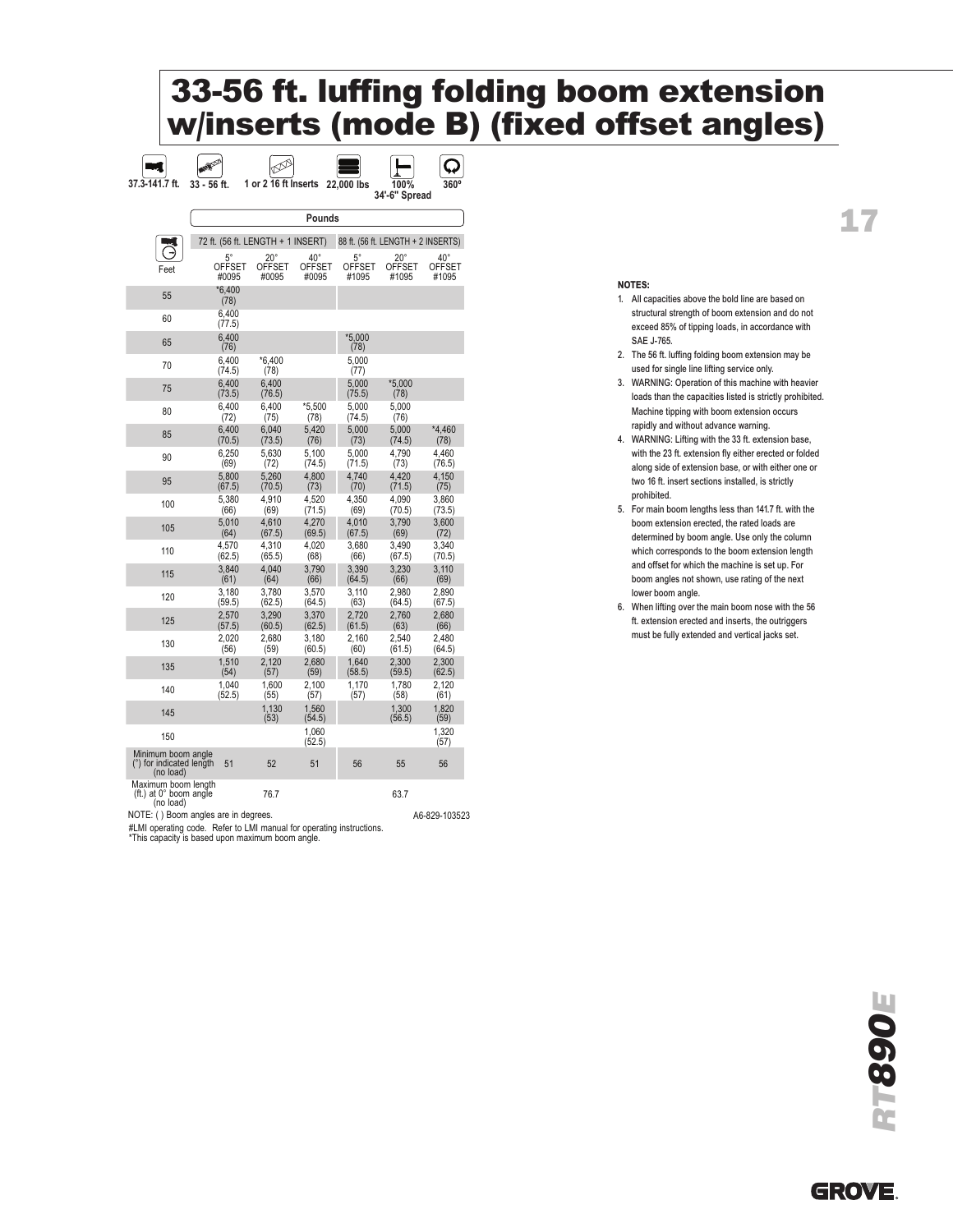## 33-56 ft. luffing folding boom extension w/inserts (mode B) (intermediate offset angles)

|     | 37.3-141.7 ft.                                             | $33 - 56$ ft.                           | 1 or 2 16 ft Inserts 22,000 lbs                 |                                         | 360°<br>100%                                    |  |  |
|-----|------------------------------------------------------------|-----------------------------------------|-------------------------------------------------|-----------------------------------------|-------------------------------------------------|--|--|
|     |                                                            |                                         |                                                 |                                         | 34'-6" Spread                                   |  |  |
| 1.8 |                                                            | Pounds                                  |                                                 |                                         |                                                 |  |  |
|     |                                                            |                                         | 72 ft. LENGTH (56 ft. + 1 INSERT)               |                                         | 88 ft. LENGTH (56 ft. + 2 INSERTS)              |  |  |
|     | Feet                                                       | $5^\circ$ - $20^\circ$<br><b>OFFSET</b> | $20^\circ - 40^\circ$<br><b>OFFSET</b><br>#0095 | $5^\circ$ - $20^\circ$<br><b>OFFSET</b> | $20^\circ - 40^\circ$<br><b>OFFSET</b><br>#1095 |  |  |
|     | 70                                                         | 6,090                                   |                                                 |                                         |                                                 |  |  |
|     | 75                                                         | 5,920                                   |                                                 | 5,000                                   |                                                 |  |  |
|     | 80                                                         | 5,750                                   | 5,340                                           | 5,000                                   |                                                 |  |  |
|     | 85                                                         | 5,600                                   | 5,260                                           | 5,000                                   | 4,460                                           |  |  |
|     | 90                                                         | 5,460                                   | 5,100                                           | 4,790                                   | 4,460                                           |  |  |
|     | 95                                                         | 5,260                                   | 4,800                                           | 4.420                                   | 4,150                                           |  |  |
|     | 100                                                        | 4,910                                   | 4,520                                           | 4,090                                   | 3,860                                           |  |  |
|     | 105                                                        | 4,610                                   | 4,270                                           | 3,790                                   | 3,600                                           |  |  |
|     | 110                                                        | 4,310                                   | 4,020                                           | 3,490                                   | 3,340                                           |  |  |
|     | 115                                                        | 3,840                                   | 3,790                                           | 3,230                                   | 3,110                                           |  |  |
|     | 120                                                        | 3,180                                   | 3,570                                           | 2,980                                   | 2,890                                           |  |  |
|     | 125                                                        | 2,570                                   | 3,290                                           | 2,720                                   | 2,680                                           |  |  |
|     | 130                                                        | 2,020                                   | 2,680                                           | 2,160                                   | 2,480                                           |  |  |
|     | 135                                                        | 1,510                                   | 2,120                                           | 1,640                                   | 2,300                                           |  |  |
|     | 140                                                        | 1,040                                   | 1,600                                           | 1,170                                   | 1,780                                           |  |  |
|     | 145                                                        |                                         | 1,130                                           |                                         | 1,300                                           |  |  |
|     | Min. boom<br>angle for<br>indicated<br>length (no<br>load) | $52^\circ$                              | $52^\circ$                                      | $56^\circ$                              | $56^\circ$                                      |  |  |
|     | Max. boom<br>length at 5°<br>boom angle<br>(no load)       |                                         | 76.7 ft.                                        |                                         | 63.7 ft.                                        |  |  |

#LMI operating code. Refer to LMI manual for operating instructions. A6-829-103526

#### NOTES:

- 1. All capacities above the bold line are based on structural strength of boom extension and do not exceed 85% of tipping loads, in accordance with SAE J-765.
- 2. The 56 ft. luffing folding boom extension may be used for single line lifting service only WARNING: Lifting with the 33 ft. extension base, with the 23 ft. extension fly either erected or folded along side of extension base, or with either one or two 16 ft. insert sections installed, is strictly prohibited.
- 3. WARNING: Operation of this machine with heavier loads than the capacities listed is strictly prohibited. Machine tipping with boom extension occurs rapidly and without advance warning.
- 4. The loads for luffing depend on the angle of the main boom, angle of the boom extension and dynamic working pressure of the luffing cylinder for the boom extension.
- 5. When lifting over the main boom nose with 56 ft. extension erected and inserts, the outriggers must be fully extended and vertical jacks set only.

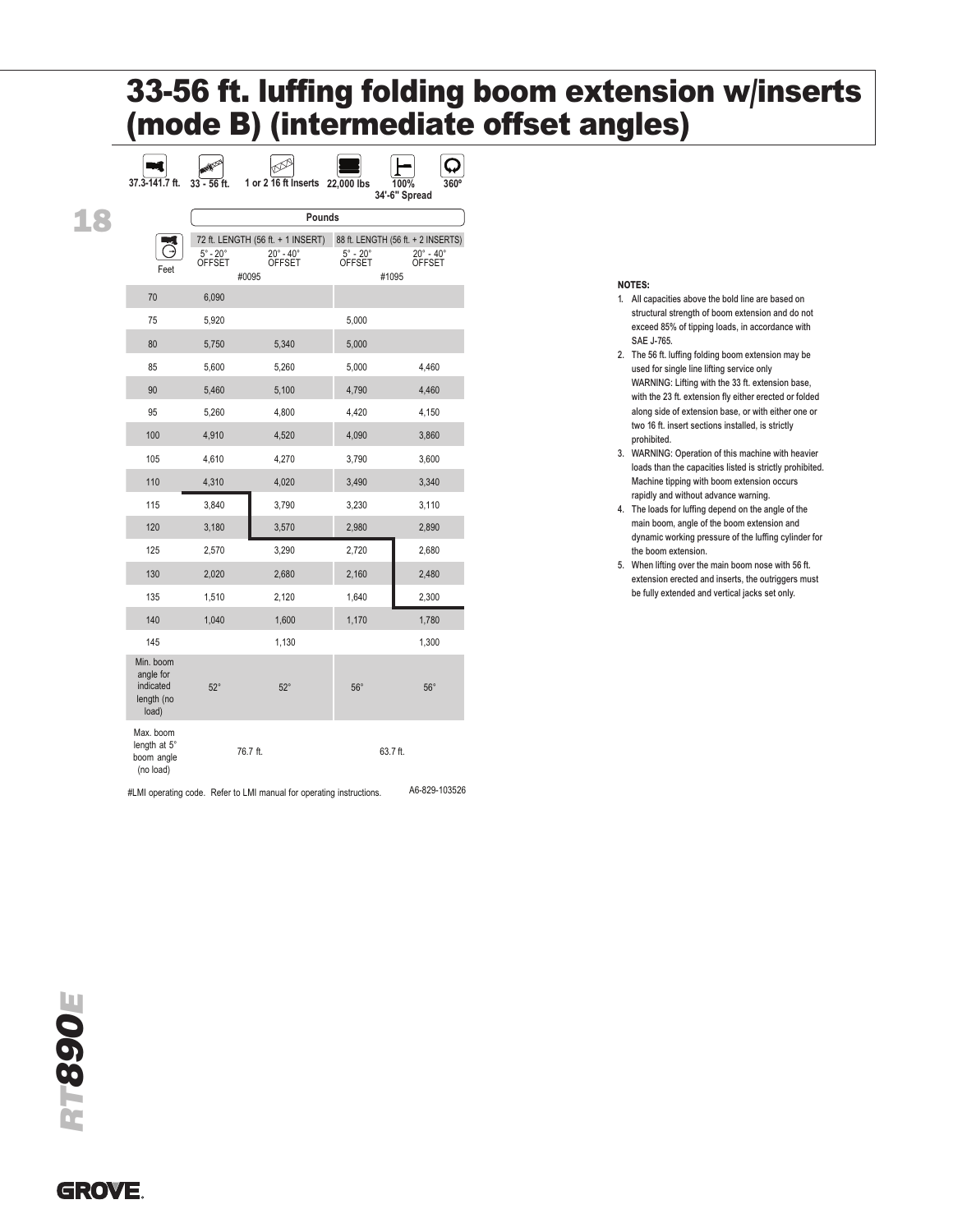#### Weight Reductions for Load Handling Devices

| 33 ft.-56 ft.<br><b>Folding Boom Extension</b> |            |  |  |  |  |
|------------------------------------------------|------------|--|--|--|--|
| *33 ft. Extension (Erected)                    | 3.750 lb.  |  |  |  |  |
| *56 ft. Extension (Erected)                    | 8,000 lb.  |  |  |  |  |
| *72 ft. (1 insert Erected)                     | 10.450 lb. |  |  |  |  |
| *88 ft. (2 inserts Erected)                    | 13.000 lb. |  |  |  |  |
| *Reduction of main boom capacities             |            |  |  |  |  |
| (no deduct required for stowed boom extension) |            |  |  |  |  |
|                                                |            |  |  |  |  |

| Auxiliary Boom Nose            | $133$ lb.        |
|--------------------------------|------------------|
| Hookblocks and Headache Balls: |                  |
| 80 Ton, 5 Sheave               | 1.600 lb. $+$    |
| 90 Ton, 5 Sheave               | 1.300 lb. $+$    |
| 10 Ton Overhaul Ball           | 568 $\vert$ b. + |
|                                |                  |

+ Refer to rating plate for actual weight.

When lifting over swingaway and/or jib combinations, deduct total weight of all load handling devices reeved over main boom nose directly from swingaway or jib capacity.

NOTE: All load handling devices and boom attachments are considered part of the load and suitable allowances MUST BE MADE for their combined weights. Weights are for Grove furnished equipment.

| <b>Line Pulls and Reeving Information</b>              |                                                                                                  |                                  |                                |  |
|--------------------------------------------------------|--------------------------------------------------------------------------------------------------|----------------------------------|--------------------------------|--|
| <b>Hoists</b>                                          | <b>Cable Specs</b>                                                                               | Permissible<br><b>Line Pulls</b> | Nominal<br><b>Cable Length</b> |  |
| Main                                                   | 3/4" (19 mm) 6x37 Class,<br>EIPS, IWRC Special Flexible<br>Min. Breaking Str. 58,800 lb.         | 16.800 lb.                       | 600 ft.                        |  |
| Main & Aux.                                            | 3/4" (19 mm) Flex-X 35<br>Rotation Resistant (non-rotating)<br>Min. Breaking Strength 85,800 lb. | 16.800 lb.                       | 600 ft.                        |  |
| The annrovimate weight of 3/4" wire rone is 1.5 lh /ft |                                                                                                  |                                  |                                |  |

The approximate weight of 3/4" wire rope is 1.5 lb./ft.

## load handling



#### Installation and Removal of Counterweight and Auxiliary Hoist

Rated lifting capacities in pounds on outriggers fully extended –

| Radius In | LMI Code #0801                     |
|-----------|------------------------------------|
| Feet      | Main Boom Length                   |
|           | $37.3$ ft*                         |
| 10        | 24,000                             |
| 12        | 24,000                             |
| 15        | 24,000                             |
| 20        | 24,000                             |
| 25        | 24,000                             |
| 30        | 24,000                             |
|           | *The boom must be fully retracted. |

A6-829-103450

|                       |                                                                  | <b>Hoist Performance</b>                                |                                                   |              |  |
|-----------------------|------------------------------------------------------------------|---------------------------------------------------------|---------------------------------------------------|--------------|--|
| Wire<br>Rope<br>Layer | <b>Hoist Line Pulls</b><br><b>Two Speed Hoist</b><br>Hiah<br>Low |                                                         | <b>Drum Rope</b><br>Capacity (ft.)<br>15 in. Drum |              |  |
|                       | Available lb.*                                                   | Available lb.*                                          | Layer                                             | <b>Total</b> |  |
| 1                     | 20.250                                                           | 9,610                                                   | 101                                               | 101          |  |
| 2                     | 18,490                                                           | 8.770                                                   | 110                                               | 211          |  |
| 3                     | 17.010                                                           | 8.070                                                   | 120                                               | 331          |  |
| $\overline{4}$        | 15,750                                                           | 7,470                                                   | 129                                               | 460          |  |
| 5                     | 14.660                                                           | 6.960                                                   | 139                                               | 599          |  |
|                       |                                                                  | *Max. lifting capacity: 6x37 or 35x7 class = 16,800 lb. |                                                   |              |  |



Bold lines determine the limiting position of any load for operation within working areas indicated.